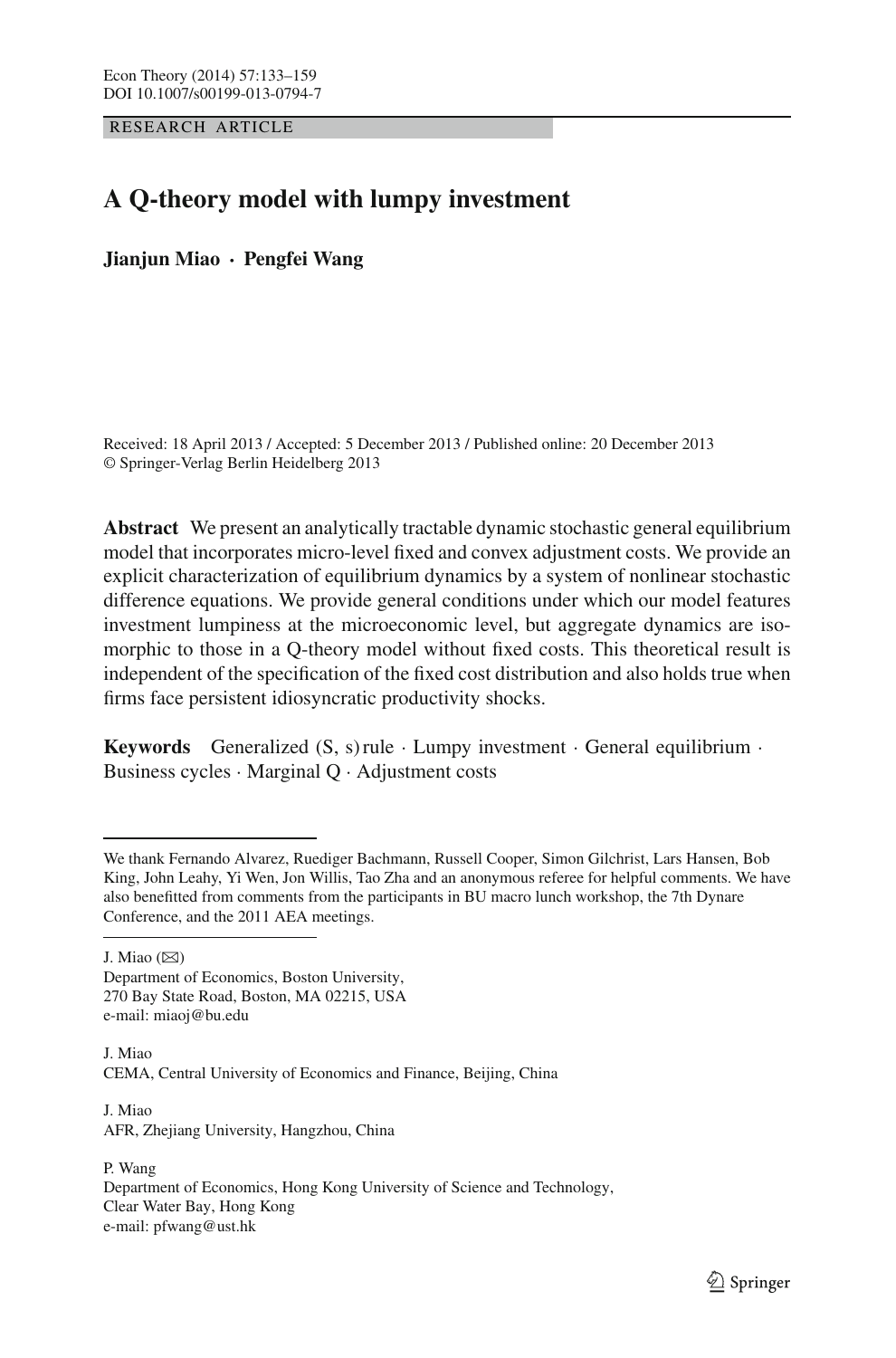#### **JEL Classification** E22 · E32

## **1 Introduction**

Recent empirical studies have documented that lumpiness of micro-level capital adjustment is a widespread phenomenon (see, e.g., [Doms and Dunne 1998;](#page-25-0) [Cooper et al.](#page-25-1) [1999;](#page-25-1) [Cooper and Haltiwanger 2006](#page-25-2)). In addition, using a structural estimation model, [Cooper and Haltiwanger](#page-25-2) [\(2006\)](#page-25-2) show that both fixed and convex capital adjustment costs are important to explain plant-level investment dynamics. Despite the importance of these adjustment costs at the microeconomic level, the standard approach to modeling business cycles is typically to ignore fixed costs and micro-level investment lumpiness. For example, a standard representative-agent and representative-firm realbusiness-cycle (RBC) model without any adjustment costs may explain aggregate data reasonably well (e.g., [Prescott 1986](#page-26-0)).

In this paper, we provide a theoretical study using a tractable dynamic stochastic general equilibrium model that incorporates micro-level fixed and convex capital adjustment costs.<sup>[1](#page-1-0)</sup> Following [Caballero and Engel](#page-25-3) [\(1999](#page-25-3)), we assume that fixed costs are stochastic and drawn independently and identically from a fixed distribution across firms and over time. The presence of fixed costs delivers micro-level investment lumpiness [and](#page-25-3) [results](#page-25-3) [in](#page-25-3) [a](#page-25-3) [generalized](#page-25-3) [\(S,s\)](#page-25-3) [investment](#page-25-3) [rule](#page-25-3) [similar](#page-25-3) [to](#page-25-3) [that](#page-25-3) [in](#page-25-3) Caballero and Engel [\(1999](#page-25-3)). The idiosyncratic nature of the fixed costs generates firm heterogeneity. In the cross section, some firms decide to make investments and some do not depending on their draws of the fixed costs.

The main contribution of our theoretical study is to provide general conditions such that in the aggregate the model with both fixed and convex adjustment costs is isomorphic to a Q-theory model without fixed costs and with convex adjustment costs only. Note that the curvatures of the convex adjustment cost function in the two models are different. In an example, we show that the curvature of the convex adjustment cost function in this isomorphic model is smaller than that in the original model. This curvature in the isomorphic model is smaller when the extensive margin effect of capital adjustment is larger in the original model. In this case, the aggregate dynamics in the model with fixed costs are more similar to that in the standard RBC model without any adjustment costs. This theoretical result is consistent with the numerical findings reported by [Thomas](#page-26-1) [\(2002](#page-26-1)) and [Khan and Thomas](#page-25-4) [\(2003,](#page-25-4) [2008\)](#page-25-5).

An implication of our theoretical model is that the standard Q theory developed by [Tobin](#page-26-2) [\(1969](#page-26-2)), [Abel](#page-25-6) [\(1979\)](#page-25-6) and [Hayashi](#page-25-7) [\(1982](#page-25-7)) fails to explain microeconomic investment dynamics as in the data. However, it applies to the aggregate because Tobin's Q is a sufficient statistic to explain the aggregate investment rate. Q theory of investment has been widely applied in dynamic stochastic general equilibrium models and play an important role in (1) resolving the equity premium puzzle [\(Jermann 1998](#page-25-8); [Boldrin et al. 2001](#page-25-9)[\),](#page-25-10) [\(2\)](#page-25-10) [explaining](#page-25-10) [the](#page-25-10) [saving](#page-25-10) [and](#page-25-10) [investment](#page-25-10) [correlations](#page-25-10) [\(](#page-25-10)Baxter and Crucini [1993\)](#page-25-10), (3) estimating welfare costs of business cycles [\(Barlevy 2004](#page-25-11)), and

<span id="page-1-0"></span> $1$  [Abel and Eberly](#page-25-12) [\(1994](#page-25-12)) provide a continuous-time partial equilibrium model of investment that incorporates both fixed and convex adjustment costs.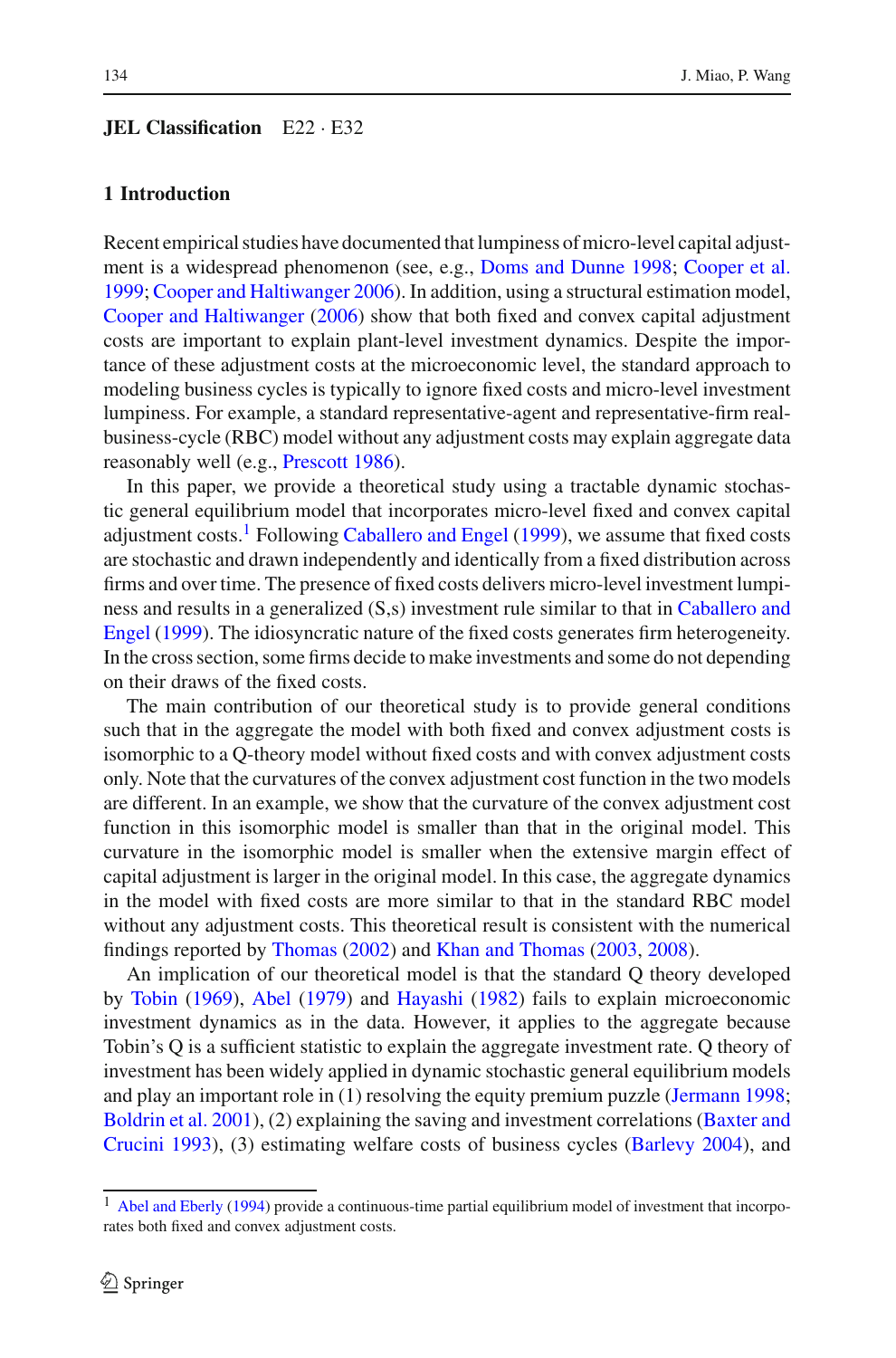(4) providing a propagation and transmission mechanism of real and financial shocks when combined with agency costs [\(Bernanke et al. 1999\)](#page-25-13) and [Kiyotaki and Moore](#page-25-14)  $1997$ ).<sup>[2](#page-2-0)</sup> Our analysis demonstrates that it may be theoretically coherent to apply the Q theory in the aggregate even though there exists micro-level investment lumpiness. It also shows that using aggregate data alone to calibrate or estimate the curvature of the convex adjustment cost function may lead to a biased estimate.

There are three key conditions for our result to hold. First, we assume that firms have the same constant-returns-to-scale production function. Second, the convex adjustment cost function is linearly homogenous in investment and capital. Third, a firm's fixed capital adjustment costs are proportional to its existing capital stock. Other than these conditions, our result does not depend on the specification of the fixed cost distribution or any particular functional forms of the production function and the convex adjustment cost function.

The first two assumptions are standard in the Q theory of investment discussed nicely by [Hayashi](#page-25-7) [\(1982\)](#page-25-7) and widely adopted in the dynamic stochastic general equilibrium literature. The third assumption is a convenient normalization assumption so that fixed costs do not become negligible when a firm's size becomes sufficiently large. These three assumptions allow us to exploit the homogeneity property of firm value to derive a closed-form solution for the generalized (S,s) investment rule. Specifically, there is an investment trigger and a target investment rate, both of which are functions of marginal Q and hence respond to aggregate shocks. A firm makes investment if and only if its fixed costs are smaller than the investment trigger. These three assumptions also allow us to derive exact aggregation so that we can represent aggregate equilibrium dynamics by a system of nonlinear stochastic difference equations as in the RBC literature. In particular, the distribution of capital matters only to the extent of its mean. We then prove that the competitive equilibrium is constrained efficient in the sense that if a social planner chooses allocation and investment trigger and target taken firmlevel convex and nonconvex adjustment costs as given, then the optimal allocation and investment trigger and target are the same as those in a competitive equilibrium. This result also implies that a recursive equilibrium exists and unique, which provides the theoretical foundation for a recursive method to solve the model numerically.

Our model is tractable and can be extended to incorporate many state variables such as investment-specific shocks and other types of aggregate shocks. It can also capture micro-level occasional large positive and negative investments. The main limitation of our model is that the adjustment hazard is flat in that it does not depend on firmspecific capital. Thus, our model rules out distributional dynamics and cannot address distributional asymmetry and nonlinearity emphasized by [Caballero et al.](#page-25-15) [\(1995](#page-25-15)). To deal with distributional dynamics, one needs to relax the constant-returns-to-scale assumption. The cost of this modeling is that one has to use complicated numerical methods to handle the firm distribution over capital, an infinite dimensional state variable. [The](#page-25-17) [numerical](#page-25-17) [methods](#page-25-17) [developed](#page-25-17) [by](#page-25-17) [Dotsey et al.](#page-25-16) [\(1999\)](#page-25-16) and by Krusell and Smith [\(1998\)](#page-25-17) are often used in the literature. Using these methods, [Thomas\(2002](#page-26-1)) and [Khan and Thomas\(2003](#page-25-4), [2008](#page-25-5)) show numerically that distributional dynamics are still

<span id="page-2-0"></span><sup>2</sup> [Wang and Wen](#page-26-3) [\(2012\)](#page-26-3) show that financial frictions in the form of collateral constraints at the firm level can generate convex adjustment costs at the aggregate level and investment lumpiness at the firm level.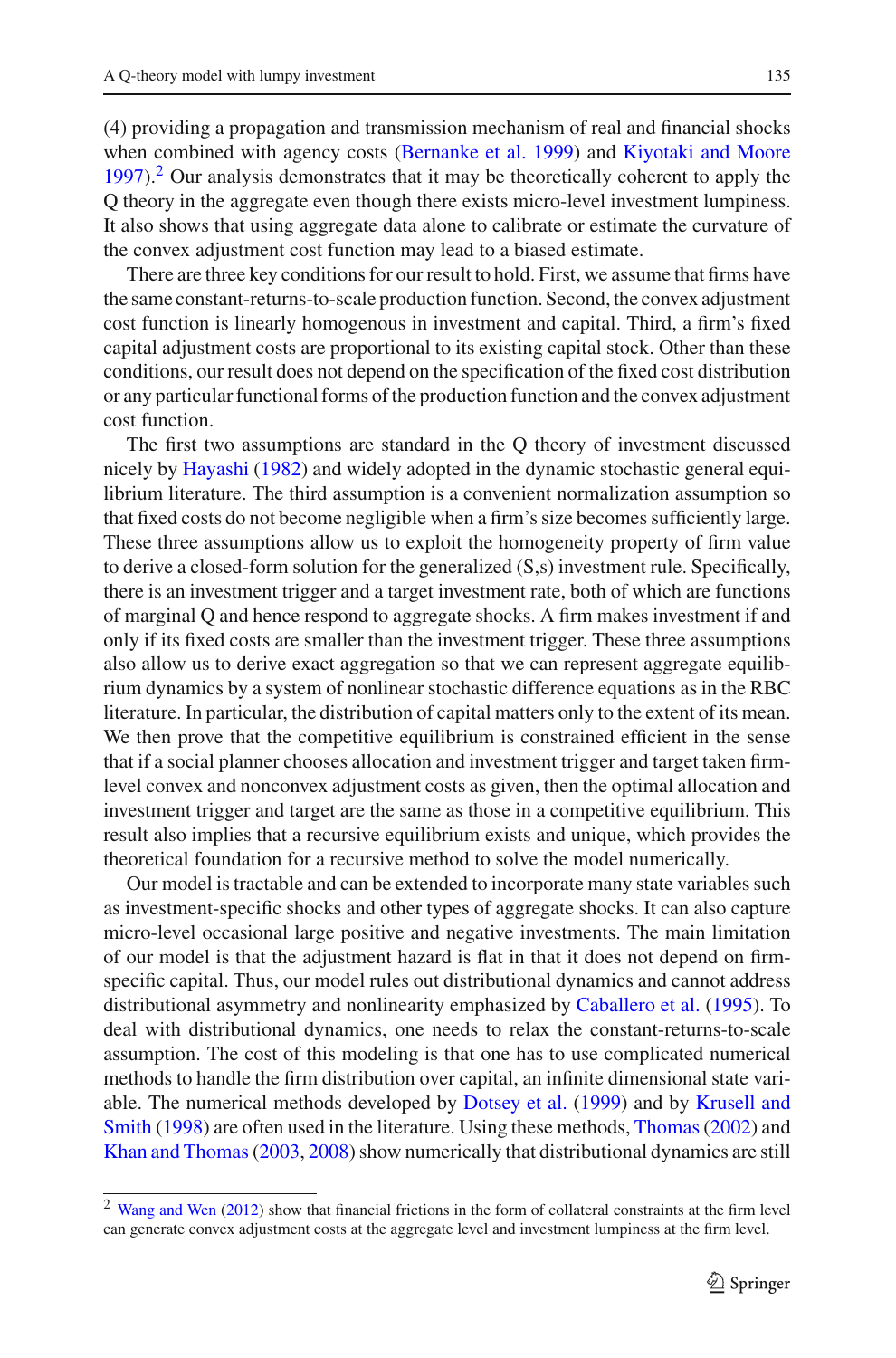not important in more complicated models. These methods can be time consuming when there are many additional state variables (e.g., many aggregate shocks).

Nevertheless, our simple model is still rich enough for us to analyze macroeconomic business cycles with the essential feature of micro-level lumpiness and also is tractable enough for us to analyze theoretically the effects of intensive margin, extensive margin, and general equilibrium price movements, which are important elements emphasized in the literature. In addition, our model can be numerically solved by the standard loglinear approximation method or the higher-order perturbation method. These methods can be implemented easily by standard package such as Dynare.

Importantly, to capture micro-level investment spikes, we extend our model to incorporate idiosyncratic productivity shocks. In this case, firms are heterogeneous ex post because they may experience different productivity shocks. We then show that the investment trigger, the investment target, and marginal Q all depend on idiosyncratic productivity shocks and differ across firms, implying substantial heterogeneity in micro-level investment. We also show that the previous isomorphic result extends to this case.

Our paper is related to [Caplin and Leahy](#page-25-18) [\(2004](#page-25-18)). They analyze an equilibrium model of durable goods cycles based on [Caplin and Leahy](#page-25-19) [\(2006\)](#page-25-19) and provide conditions under which a representative-agent model, which ignores discrete adjustment at the microeconomic level, is observationally equivalent to a model that incorporates discrete adjustment. They also provide a mapping between the preference and technology parameters of the two models. While their goal and findings are the same as ours, their model and conditions are quite different from ours. The key condition in the model of [Caplin and Leahy](#page-25-18) [\(2004,](#page-25-18) [2006](#page-25-19)) is that there is sufficient heterogeneity across agents in the time between purchases so that the echoes from previous cycles effectively disappear. Inspired by [Caplin and Leahy](#page-25-18) [\(2004](#page-25-18), [2006](#page-25-19)), [House](#page-25-20) [\(2008](#page-25-20)) provides an equilibrium model of investment and argues that the near infinite elasticity of investment timing for long-lived capital goods causes the irrelevance of distributional dynamics.

Our paper is also related to the (S,s) literature on pricing that tries to develop tractable equilibrium models to simplify distributional dynamics.<sup>[3](#page-3-0)</sup> To capture the lumpiness of price adjustments, the widely adopted [Calvo](#page-25-21) [\(1983](#page-25-21)) approach assumes that firms can adjust prices each period with a fixed probability. This approach is applied by [Sveena and Weinke](#page-26-4) [\(2007](#page-26-4)) to study lumpy investment. Our model may be viewed as a micro-founded, state-dependent, Calvo-type model. In our model, each period firms can adjust investment with some probability. But this probability (adjustment rate) depends on the aggregate state and varies over time. In addition, in our extended model with idiosyncratic productivity shocks, both the adjustment rate and the investment target depend on these idiosyncratic shocks. This feature is useful to [capture](#page-25-22) [substantial](#page-25-22) [hete](#page-25-22)rogeneity in micro-level investment.

Caplin and Spulber [\(1986\)](#page-25-22) and Caplin and Leahy [\(1991](#page-25-23), [1997\)](#page-25-24) construct equilibrium models of pricing in which the cross-sectional distribution of relative prices is

<span id="page-3-0"></span><sup>&</sup>lt;sup>3</sup> Embedding a partial equilibrium model similar to [Abel et al.](#page-25-25) [\(1998](#page-25-25)) in a continuous-time general equilibrium framework, [Miao](#page-26-5) [\(2008](#page-26-5)) studies the effect of corporate tax policy on long-run equilibrium in the presence of fixed costs and irreversibility.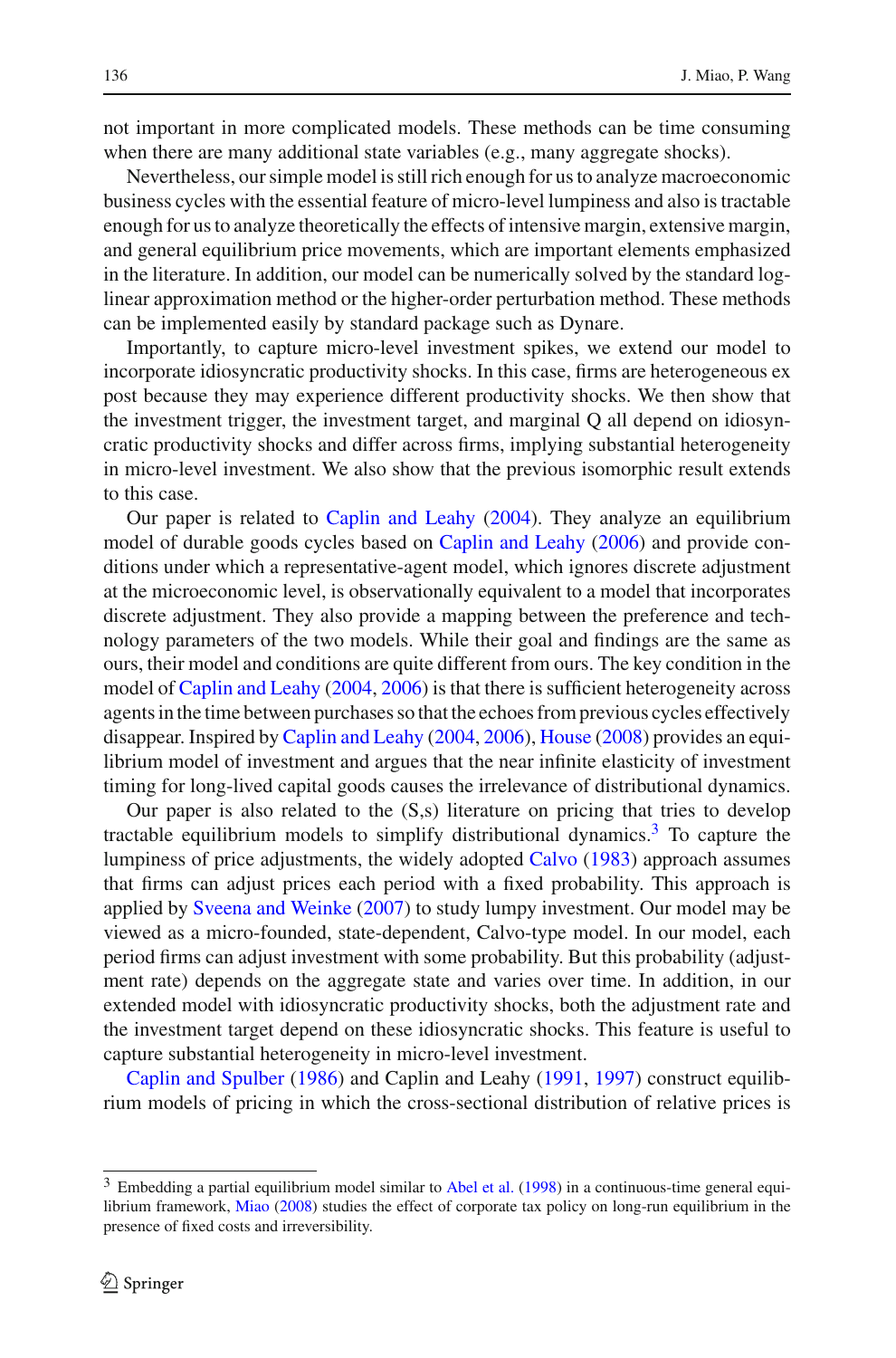uniform. In these models, the adjustment rate and the adjustment target do not respond to aggregate shocks and are constant over time.

The remainder of the paper proceeds as follows. Section [2](#page-4-0) presents the model. Section [3](#page-6-0) analyzes equilibrium properties. Section [4](#page-13-0) presents the isomorphic result. Section [5](#page-15-0) extends the model to incorporate persistent idiosyncratic productivity shocks. Section [6](#page-19-0) concludes. An appendix contains proofs.

## <span id="page-4-0"></span>**2 The model**

Consider an infinite-horizon economy. Time is discrete and indexed by  $t = 0, 1, 2, ...$ There is a continuum of heterogeneous production units, indexed by *j* and distributed uniformly over  $[0, 1]$ . We identify a production unit with a firm or a plant. There is a continuum of identical households, who trade all firms' shares. Each firm is subject to aggregate labor-augmenting productivity shocks. In addition, each firm faces idiosyncratic shocks to fixed adjustment costs of investments. To focus on the implications of fixed costs for business cycles, we abstract from long-run growth. It is straightforward to incorporate growth because our model assumptions are consistent with balanced growth. It is also straightforward to incorporate other types of aggregate shocks such as investment-specific shocks.

# 2.1 Firms

All firms have an identical production technology that combines labor and capital to produce output. Specifically, if firm *j* owns capital  $K_t^j$  and hires labor  $N_t^j$ , it produces output  $Y_t^j$  according to the production function:

$$
Y_t^j = F\left(K_t^j, A_t N_t^j\right),\tag{1}
$$

where *At* represents aggregate labor-augmenting technology shocks and follows a Markov process. Normalize its deterministic steady state at  $A = 1$ . Assume that  $F$ satisfies  $F_1 > 0$ ,  $F_2 > 0$ ,  $F_{11} < 0$ ,  $F_{22} < 0$ ,  $F_{12} > 0$  and the usual Inada conditions. In addition, it has constant returns to scale.

Each firm *j* may make investment  $I_t^j$  to increase its existing capital stock  $K_t^j$ . Investment incurs both nonconvex and convex adjustment costs. As in [Uzawa](#page-26-6) [\(1969\)](#page-26-6) and [Hayashi](#page-25-7) [\(1982\)](#page-25-7), capital accumulation follows the law of motion:

$$
K_{t+1}^{j} = (1 - \delta)K_t^{j} + g\left(I_t^{j}/K_t^{j}\right)K_t^{j}, \quad K_0^{j} \text{ given}, \tag{2}
$$

<span id="page-4-2"></span>where  $\delta \in (0, 1)$  is the depreciation rate and *g* represents "convex" adjustment costs, satisfying  $g(0) = 0$ ,  $g' > 0$ , and  $g'' < 0$ .<sup>[4](#page-4-1)</sup> Nonconvex adjustment costs are fixed costs

<span id="page-4-1"></span><sup>4</sup> The concavity of *g* ensures that the firm's problem has an optimal solution for investment. As discussed by [Hayashi](#page-25-7) [\(1982](#page-25-7)), an alternative way of introducing adjustment costs is to assume that these costs reduce profits or production directly (e.g., [Lucas 1967\)](#page-26-7). In this case, the adjustment cost function must be convex in investment. This modeling does not change the key insight of our analysis.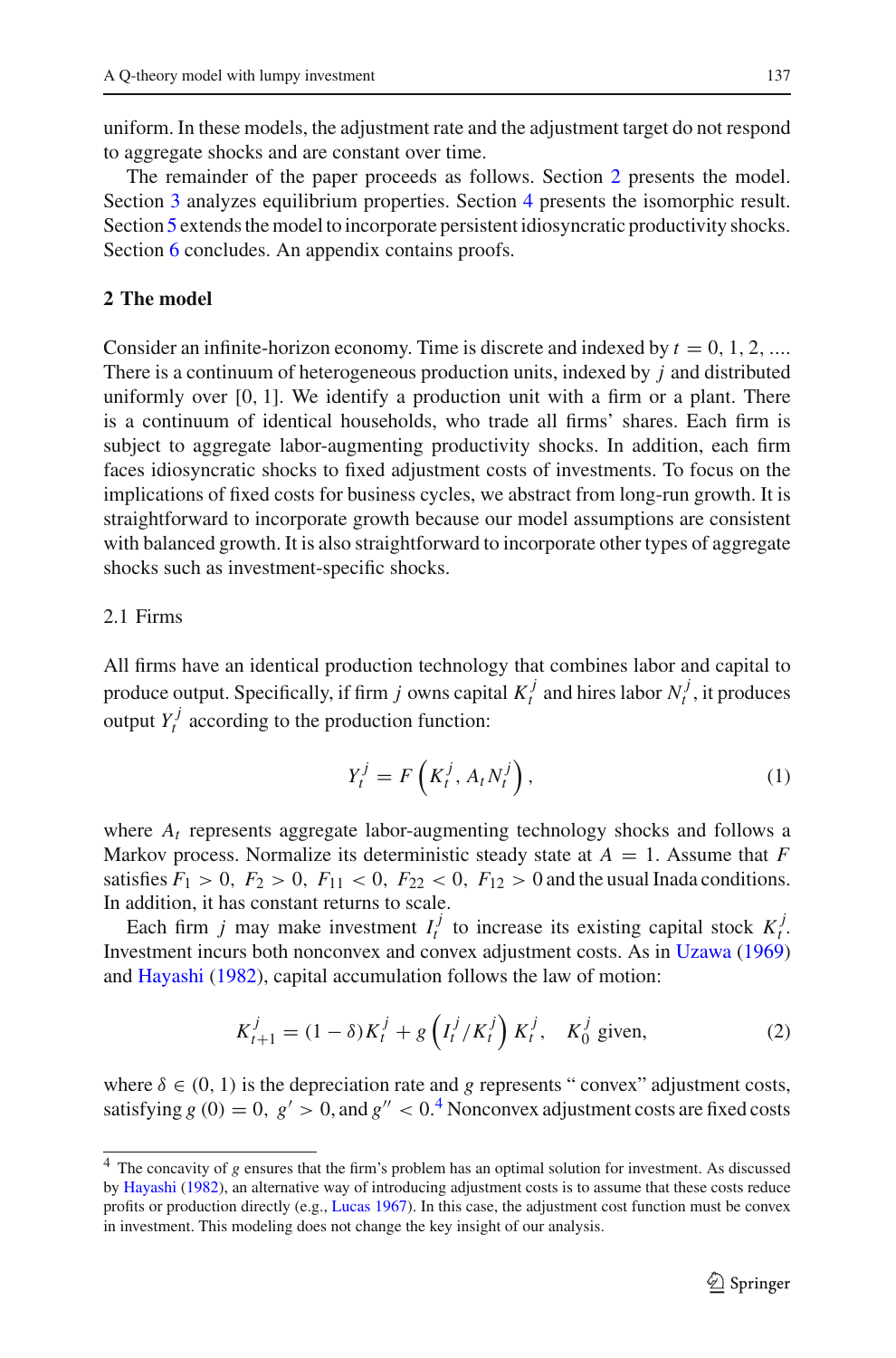that must be paid if and only if the firm chooses to invest. As in[Cooper and Haltiwanger](#page-25-2)  $(2006)$ , we measure these costs as a fraction of the firm's capital stock.<sup>5</sup> That is, if firm *j* makes new investment, then it pays fixed costs  $\xi_t^j K_t^j$ , which is independent of the amount of investment. As will be clear later, this modeling of fixed costs is important to ensure that firm value is linearly homogenous. In addition, this modeling ensures that fixed costs are still non-negligible even when firms become sufficiently large. Follow-ing [Caballero and Engel](#page-25-3) [\(1999](#page-25-3)), we assume that  $\xi_i^j$  is identically and independently (IID) drawn from a distribution with a density function  $\phi > 0$  over [0,  $\xi_{\text{max}}$ ] across firms and over time. These idiosyncratic costs cause firm heterogeneity. Assume that idiosyncratic fixed cost shocks and aggregate productivity shocks are independent.

Each firm *j* pays dividends to households who are shareholders of the firm. Dividends are given by

$$
D_t^j = Y_t^j - w_t N_t^j - I_t^j - \xi_t^j K_t^j \mathbf{1}_{I_t^j \neq 0},
$$
\n(3)

<span id="page-5-1"></span>where  $w_t$  is the wage rate. Here  $\mathbf{1}_{I_t^j \neq 0}$  is an indicator function taking value 1 if  $I_t^j \neq 0$ , and value 0, otherwise.

<span id="page-5-3"></span>Firm *j*'s objective is to maximize cum-dividends market value of equity  $P_t^j$ :

$$
\max P_t^j \equiv E_t \left[ \sum_{s=0}^{\infty} \beta^s \frac{\Lambda_{t+s}}{\Lambda_t} D_{t+s}^j \right],\tag{4}
$$

subject to [\(2\)](#page-4-2) and [\(3\)](#page-5-1). Here,  $\beta^{s} \Lambda_{t+s}/\Lambda_t$  is the stochastic discount factor between period *t* and  $t + s$ . We will show later that  $\Lambda_{t+s}$  is a household's marginal utility in period  $t + s$ .

# 2.2 Households

<span id="page-5-2"></span>All households are identical and have the same utility function:

$$
E\left[\sum_{t=0}^{\infty} \beta^t U(C_t, N_t)\right],\tag{5}
$$

where  $\beta \in (0, 1)$  is the discount factor, and *U* satisfies  $U_1 > 0$ ,  $U_{11} < 0$ ,  $U_2 <$  $0, U_{22} < 0$  and the usual Inada conditions. Each household chooses consumption  $C_t$ , labor supply  $N_t$ , and share holdings  $\alpha_{t+1}^j$  to maximize utility [\(5\)](#page-5-2) subject to the budget constraint:

$$
C_t + \int \alpha_{t+1}^j \left( P_t^j - D_t^j \right) \mathrm{d}j = \int \alpha_t^j P_t^j \mathrm{d}j + w_t N_t. \tag{6}
$$

<span id="page-5-4"></span><span id="page-5-0"></span><sup>5</sup> There are several ways to model fixed adjustment costs in the literature. Fixed costs may be proportional to the demand shock [\(Abel et al. 1998](#page-25-25)), profits [\(Caballero and Engel 1999;](#page-25-3) [Cooper and Haltiwanger 2006](#page-25-2)), or labor costs [\(Thomas 2002;](#page-26-1) [Khan and Thomas 2003,](#page-25-4) [2008](#page-25-5)).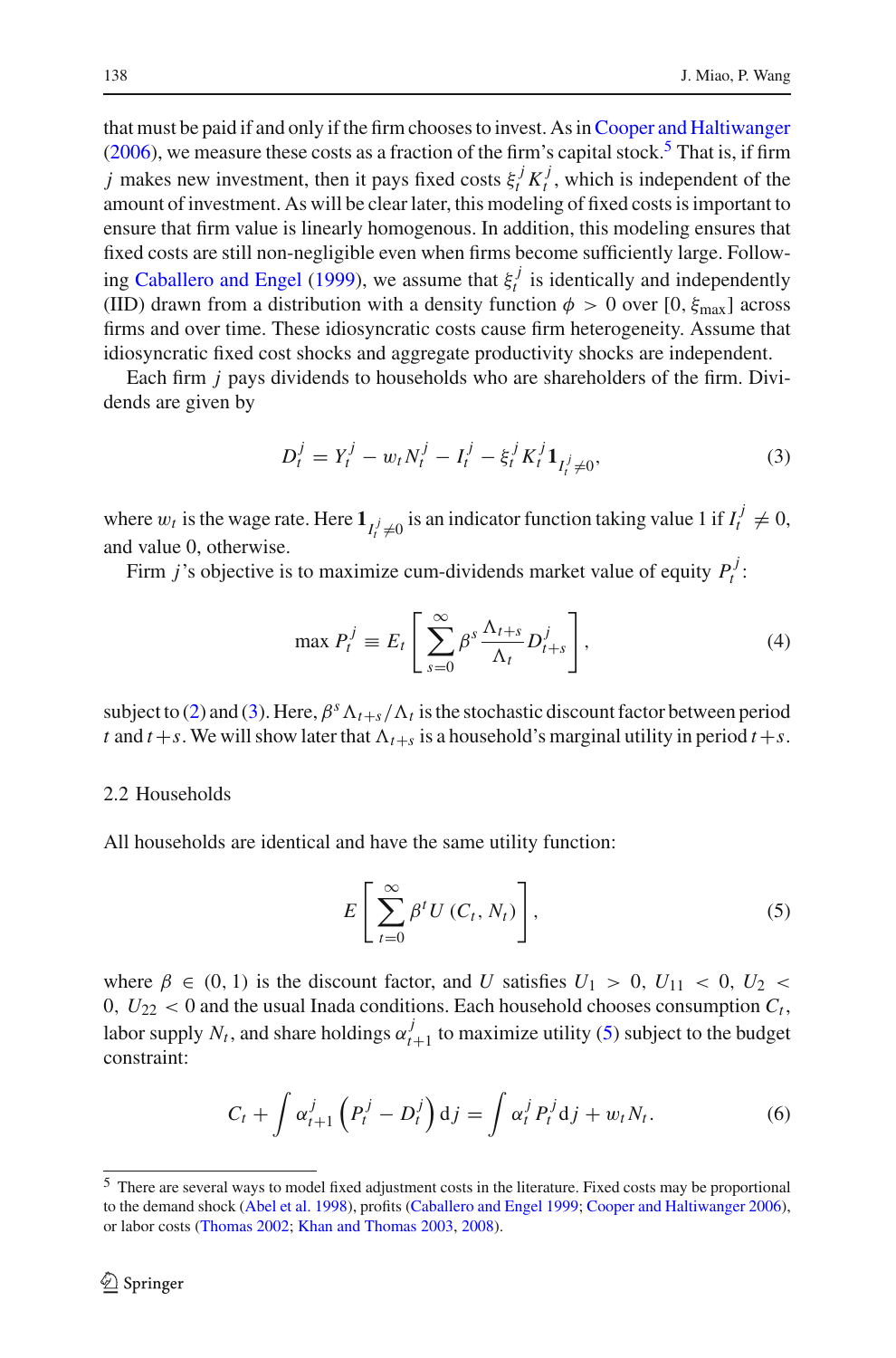<span id="page-6-1"></span>The first-order conditions are given by

$$
\Lambda_t \left( P_t^j - D_t^j \right) = E_t \beta \Lambda_{t+1} P_{t+1}^j, \tag{7}
$$

$$
U_1(C_t, N_t) = \Lambda_t,\tag{8}
$$

$$
-U_2(C_t, N_t) = \Lambda_t w_t. \tag{9}
$$

Equations [\(7\)](#page-6-1)–[\(8\)](#page-6-1) imply that the stock price  $P_t^j$  is given by the discounted present value of dividends as in Eq. [\(4\)](#page-5-3). In addition,  $\Lambda_t$  is equal to the marginal utility of consumption.

#### 2.3 Competitive equilibrium

The stochastic processes of quantities  $\{I_t^j, N_t^j, K_t^j\}_{t \geq 0}$ ,  $\{C_t, N_t\}_{t \geq 0}$ , and prices  $\{w_t, P_t^j\}_{t \geq 0}$  for  $j \in [0, 1]$  constitute a sequential competitive equilibrium if the following conditions are satisfied:

- 1. Given prices  $\{w_t\}_{t\geq 0}$ ,  $\{I_t^j, N_t^j\}_{t\geq 0}$  solves firm *j*'s problem [\(4\)](#page-5-3) subject to the law of motion [\(2\)](#page-4-2) with the initial distribution of firm-level capital stocks taken as given.
- 2. Given prices  $\{w_t, P_t^j\}_{t \geq 0}$ ,  $\{C_t, N_t, \alpha_{t+1}^j\}_{t \geq 0}$  maximizes utility in [\(5\)](#page-5-2) subject to the budget constraint [\(6\)](#page-5-4).
- <span id="page-6-4"></span>3. Markets clear in that:

$$
\alpha_t^j = 1,
$$
  
\n
$$
N_t = \int N_t^j \mathrm{d}j,
$$
  
\n
$$
C_t + \int I_t^j \mathrm{d}j + \int \xi_t^j K_t^j \mathbf{1}_{I_t^j \neq 0} \mathrm{d}j = \int F\left(K_t^j, A_t N_t^j\right) \mathrm{d}j.
$$
\n(10)

## <span id="page-6-0"></span>**3 Equilibrium properties**

We start by analyzing a single firm's optimal investment policy, holding prices fixed. We then conduct aggregation and characterize equilibrium aggregate dynamics by a system of nonlinear difference equations. We show that the equilibrium is constrained efficient.

### <span id="page-6-2"></span>3.1 Optimal investment policy

To simplify problem [\(4\)](#page-5-3), we first solve a firm's static labor choice decision. Let  $n_t^j =$  $N_t^j / K_t^j$ . The first-order condition with respect to labor yields:

$$
f'\left(A_t n_t^j\right) A_t = w_t,\tag{11}
$$

<span id="page-6-3"></span>where we define  $f(\cdot) = F(1, \cdot)$ . This equation reveals that all firms choose the same labor-capital ratio in that  $n_t^j = n_t = n(w_t, A_t)$  for all *j*. We can then derive firm *j*'s operating profits: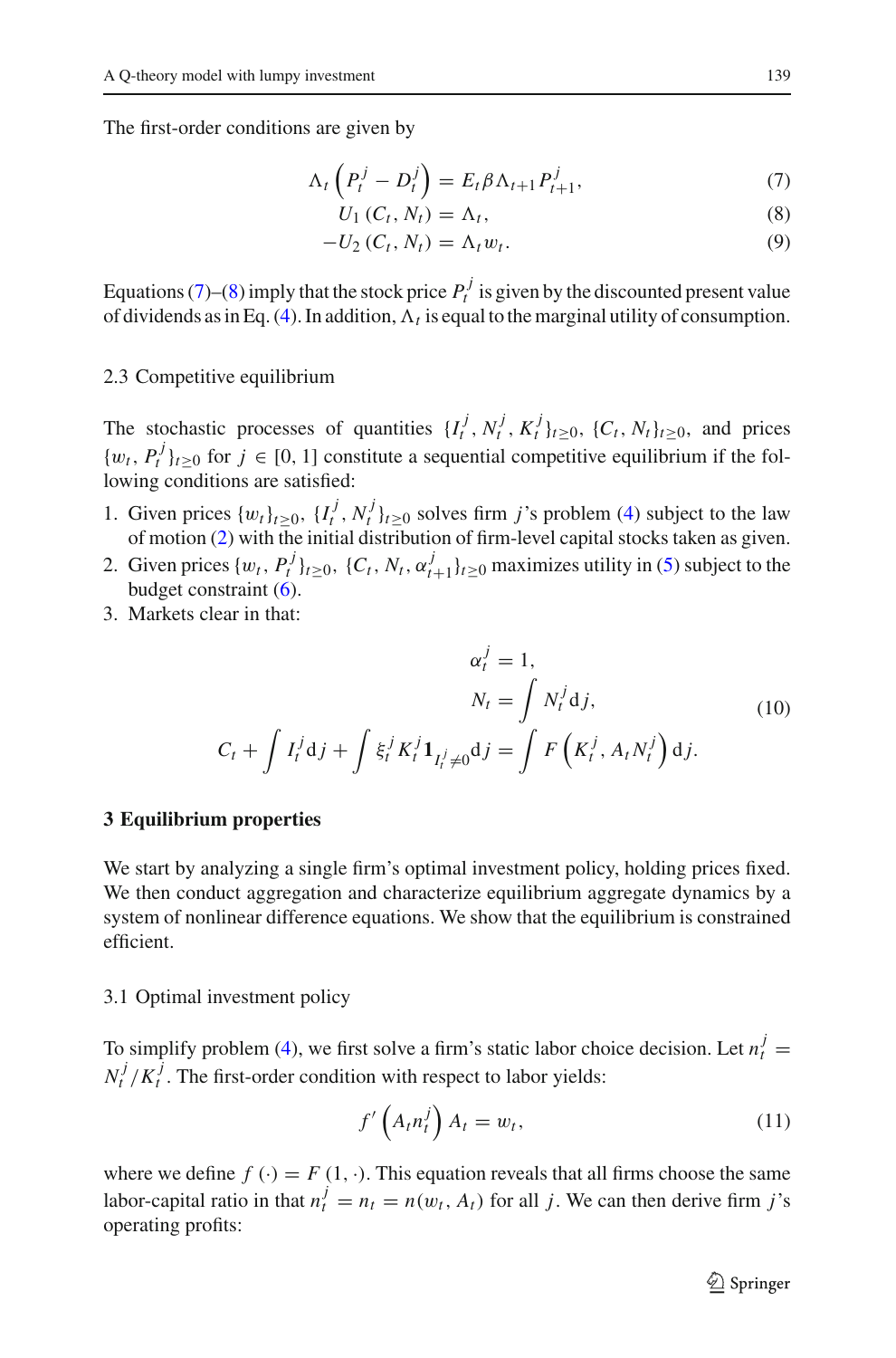$$
\max_{N_t^j} F\left(K_t^j, A_t N_t^j\right) - w_t N_t^j = R_t K_t^j,
$$

where  $R_t = f(A_t n_t) - w_t n_t$  is independent of *j*. Note that  $R_t$  also represents the marginal product of capital because *F* has constant returns to scale.

Let  $i_t^j = I_t^j / K_t^j$  denote firm *j*'s investment rate. We can then express dividends in [\(3\)](#page-5-1) as

$$
D_t^j = \left[ R_t - i_t^j - \xi_t^j \mathbf{1}_{i_t^j \neq 0} \right] K_t^j,
$$

<span id="page-7-0"></span>and rewrite [\(2\)](#page-4-2) as

$$
K_{t+1}^j = \left[1 - \delta + g(i_t^j)\right] K_t^j. \tag{12}
$$

The above two equations imply that equity value or firm value are linear in capital  $K_t^j$ . We thus conjecture that firm value takes the form  $V_t^j K_t^j$ , where  $V_t^j$  depends on the aggregate and idiosyncratic states  $(K_t, A_t, \xi_t^j)$  in that

$$
V_t^j = V\left(K_t, A_t, \xi_t^j\right),
$$

for some function  $V$  to be determined. Using this conjecture, we rewrite problem  $(4)$ by dynamic programming:

$$
V_t^j K_t^j = \max_{i_t^j} \left[ R_t - i_t^j - \xi_t^j \mathbf{1}_{i_t^j \neq 0} \right] K_t^j + E_t \left[ \frac{\beta \Lambda_{t+1}}{\Lambda_t} V_{t+1}^j K_{t+1}^j \right],\tag{13}
$$

<span id="page-7-2"></span><span id="page-7-1"></span>subject to [\(12\)](#page-7-0). Substituting Eqs. (12) into [\(13\)](#page-7-1) yields:

$$
V_t^j = \max_{i_t^j} R_t - i_t^j - \xi_t^j \mathbf{1}_{i_t^j \neq 0} + \left[1 - \delta + g\left(i_t^j\right)\right] E_t \left[\frac{\beta \Lambda_{t+1}}{\Lambda_t} V_{t+1}^j\right],\tag{14}
$$

where  $R_t$  and  $\Lambda_t$  depend on the aggregate state  $(K_t, A_t)$  only.

We aggregate each firm's price of capital  $V_t^j$  and define the aggregate value of the firm per unit of capital conditional on the aggregate state  $(K_t, A_t)$  as

$$
\bar{V}_t \equiv \bar{V}(K_t, A_t) \equiv \int\limits_0^{\xi_{\text{max}}} V(K_t, A_t, \xi) \phi(\xi) d\xi, \qquad (15)
$$

for some function  $\bar{V}$ . Because  $\xi_t^j$  is IID across both time and firms and is independent of aggregate shocks, we obtain: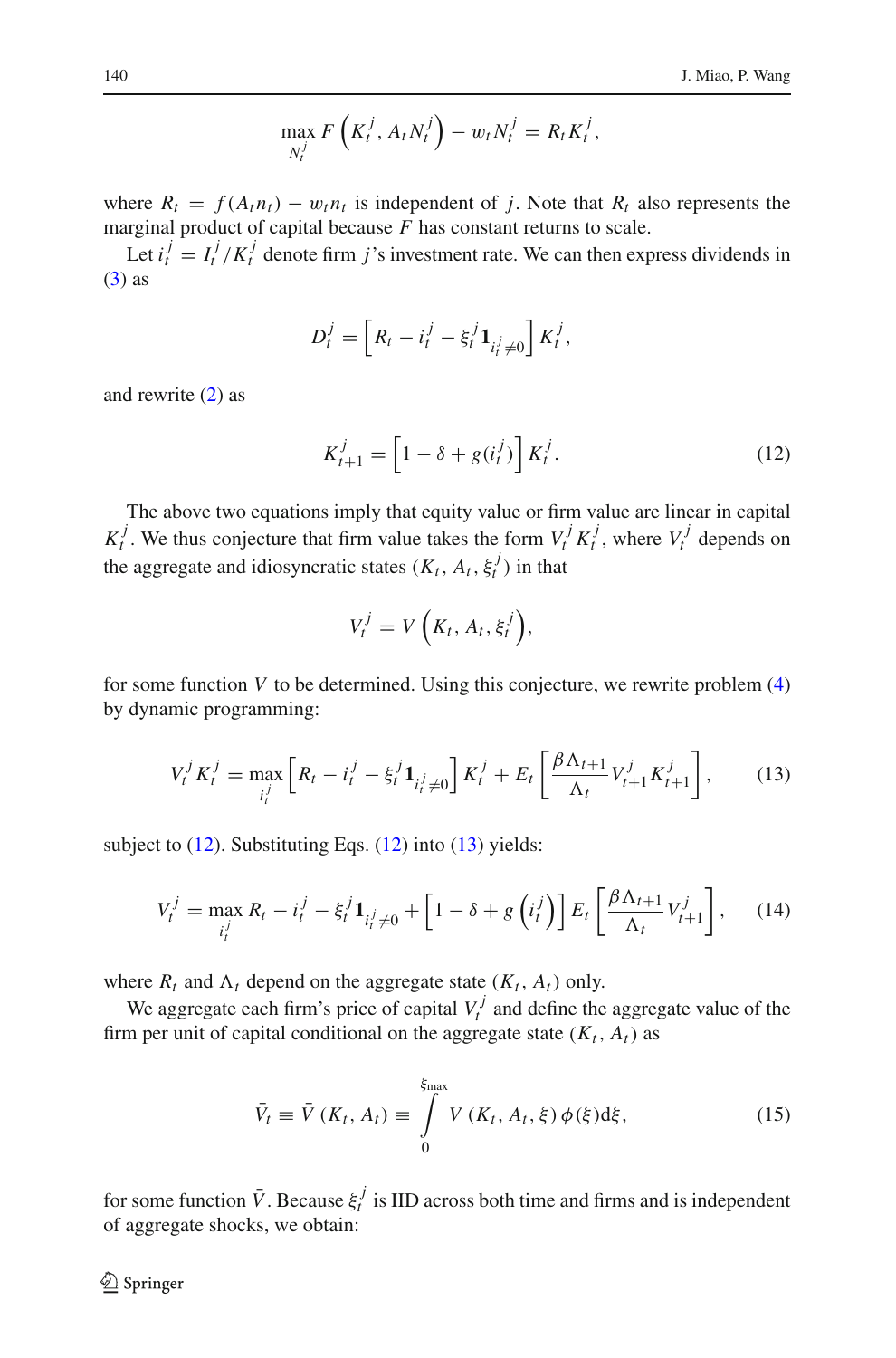$$
E_t\left[\frac{\Lambda_{t+1}}{\Lambda_t}V_{t+1}^j\right] = E_t\left[\frac{\Lambda_{t+1}}{\Lambda_t}\int\limits_0^{\xi_{\text{max}}} V\left(K_{t+1}, A_{t+1}, \xi\right)\phi(\xi)\mathrm{d}\xi\right] = E_t\left[\frac{\Lambda_{t+1}}{\Lambda_t}\bar{V}_{t+1}\right],\tag{16}
$$

Now, we rewrite problem [\(14\)](#page-7-2) as

<span id="page-8-0"></span>
$$
V\left(K_t, A_t, \xi_t^j\right) = \max_{i_t^j} R_t - i_t^j - \xi_t^j \mathbf{1}_{i_t^j \neq 0} + \left[1 - \delta + g\left(i_t^j\right)\right] E_t \left[\frac{\beta \Lambda_{t+1}}{\Lambda_t} \bar{V}_{t+1}\right].
$$
\n(17)

Using this equation, we can characterize a firm's optimal investment policy by a generalized  $(S,s)$  rule. In so doing, we first define marginal  $Q$  as the (risk-adjusted) present value of a marginal unit of investment:

$$
Q_t = E_t \left[ \frac{\beta \Lambda_{t+1}}{\Lambda_t} \bar{V}_{t+1} \right].
$$
 (18)

<span id="page-8-3"></span>Since investment becomes productive with a one period delay, marginal *Q* is equal to the discounted expected value of the firm of an additional unit of capital in the next period. Define average *Q* as the ratio of ex-dividend firm value and the replacement cost of capital:

$$
\frac{1}{K_{t+1}^j} E_t \left[ \frac{\beta \Lambda_{t+1}}{\Lambda_t} V_{t+1}^j K_{t+1}^j \right] = E_t \left[ \frac{\beta \Lambda_{t+1}}{\Lambda_t} \bar{V}_{t+1} \right] = Q_t.
$$

Because firm value is linearly homogeneous in capital, Tobin's average *Q* is equal to the marginal *Q* [\(Hayashi 1982](#page-25-7)).

Equation [\(17\)](#page-8-0) reveals that *g* must be concave to determine optimal  $i_t^j$ . In addition, the optimal investment target  $i_t^j$  is related to marginal  $Q$  [\(Abel and Eberly 1994\)](#page-25-12). Without convex adjustment costs,  $g(x) = x$  and  $i_t^j$  is indeterminate unless one assumes a decreasing-returns-to-scale technology.

<span id="page-8-4"></span>**Proposition 1** *Firm j's optimal investment policy is characterized by the* (*S*,*s*) *policy in that there is a unique trigger value*  $\xi_t^* > 0$  *such that the firm invests if and only if*  $\xi_t^j \leq \min\{\xi_t^*, \xi_{\text{max}}\}$ . The trigger value  $\xi_t^*$  satisfies the equation:

$$
\xi_t^* = g(i_t^j) Q_t - i_t^j,\tag{19}
$$

<span id="page-8-1"></span>*where i <sup>j</sup> <sup>t</sup> is the optimal target investment rate satisfying*

$$
1 = Q_t g'(i_t^j). \tag{20}
$$

<span id="page-8-2"></span>*When*  $\xi_{t+1}^* \leq \xi_{\text{max}}$ *, marginal Q satisfies* 

 $\mathcal{D}$  Springer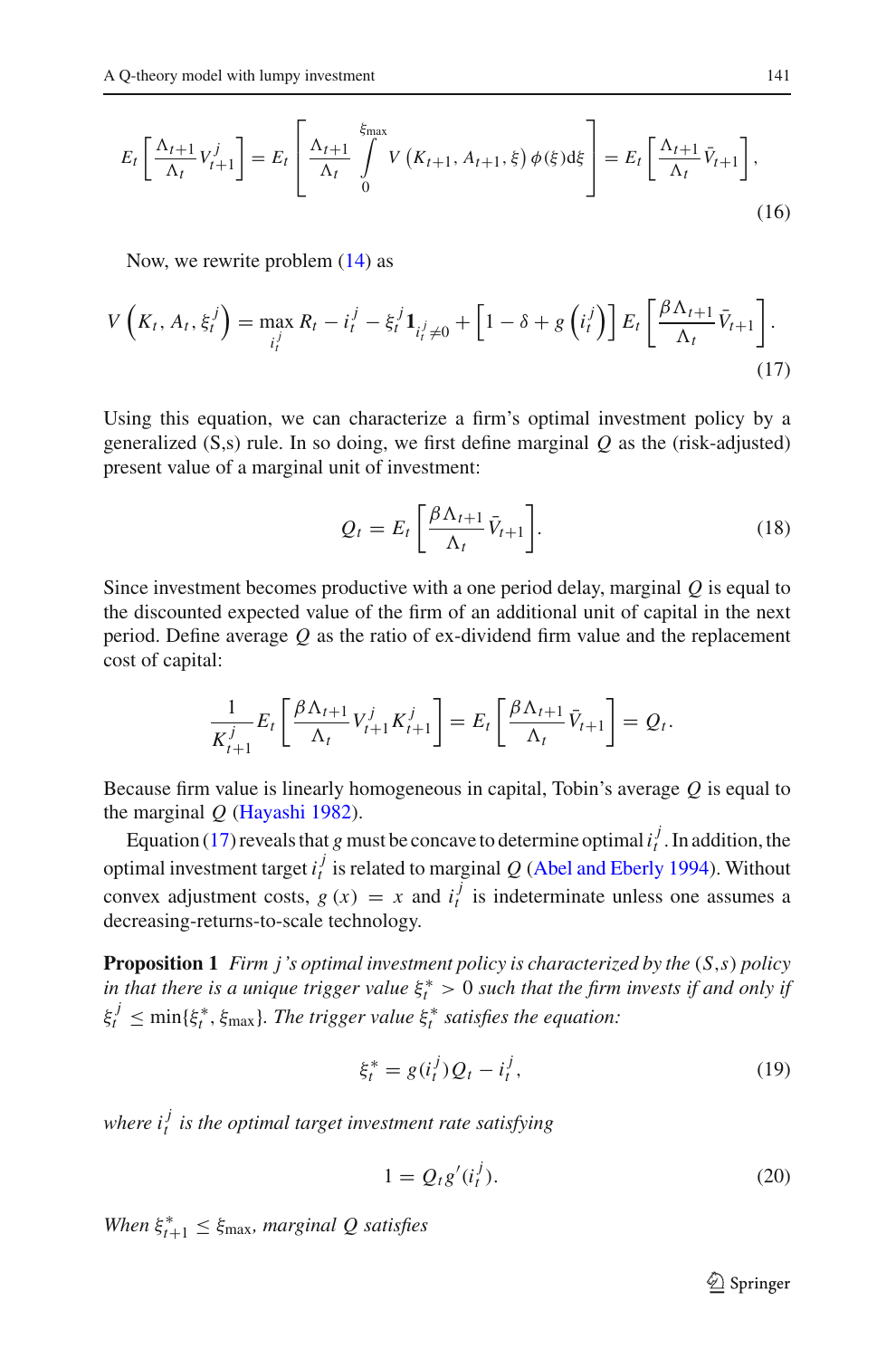$$
Q_{t} = E_{t} \frac{\beta \Lambda_{t+1}}{\Lambda_{t}} \left\{ R_{t+1} + (1 - \delta) Q_{t+1} + \int_{0}^{\xi_{t+1}^{*}} (\xi_{t+1}^{*} - \xi) \phi(\xi) d\xi \right\}.
$$
 (21)

<span id="page-9-1"></span>Equation [\(19\)](#page-8-1) says that, at the value  $\xi_t^*$ , the benefit from investment is equal to the fixed cost of investment. The benefit from investment increases with  $Q_t$ . Thus, the investment trigger  $\xi_t^*$  also increases with  $Q_t$ . If  $\xi_t^* \ge \xi_{\text{max}}$ , then the firm always invests for any level of fixed costs. In the aggregate with a cross section of firms, this means that all firms decide to invest. In the analysis below, we will focus on an interior solution for which  $\xi_t^* < \xi_{\text{max}}$  for all *t*.

Note that the investment trigger  $\xi_t^*$  depends on the aggregate state  $(K_t, A_t)$  only. It does not depend on the firm-specific state  $(K_t^j, \xi_t^j)$ . This observation implies that conditional on the aggregate state, the adjustment hazard,  $\int_0^{\xi_t^*} \phi(\xi) d\xi$ , is a constant. This result is due to our assumptions of competitive markets, constant-returns-to-scale technology, and the IID distribution of  $\xi_t^j$ . When the production function has decreasing returns to scale or there is monopoly power, the investment trigger  $\xi_t^*$  and the adjustmen[t](#page-25-15) [hazard](#page-25-15) [will](#page-25-15) [depend](#page-25-15) [on](#page-25-15) [the](#page-25-15) [firm-specific](#page-25-15) [capital](#page-25-15) [stock,](#page-25-15) [as](#page-25-15) [discussed](#page-25-15) [in](#page-25-15) Caballero et al. [\(1995\)](#page-25-15), [Caballero and Engel](#page-25-3) [\(1999](#page-25-3)), and [Khan and Thomas](#page-25-4) [\(2003](#page-25-4), [2008](#page-25-5)).

Equation [\(20\)](#page-8-2) implies that all firms choose an identical target investment rate. One way to make investment targets depend on firm-specific characteristics is to introduce a persistent idiosyncratic productivity shock [\(Khan and Thomas 2008](#page-25-5)). We will study this extension in Sect. [5.](#page-15-0) [6](#page-9-0)

Equation [\(20\)](#page-8-2) shows that the optimal investment level is positively related to marginal *Q* if and only if the firm's idiosyncratic shock  $\xi_t^j$  is lower than the trigger value  $\xi_t^*$ , conditional on the aggregate state  $(K_t, A_t)$ . When  $\xi_t^j > \xi_t^*$ , firm *j* chooses not to invest. This zero investment is unrelated to marginal *Q*. As a result, investment may not be related to marginal *Q* in the presence of fixed adjustment costs, a point made by [Caballero and Leahy](#page-25-26) [\(1996](#page-25-26)). When  $\xi_t^j < \xi_t^*$ , firm *j*'s investment jumps discretely to the target level,  $g'^{-1}(1/Q_t)$ , exhibiting an investment spike.

Equation  $(21)$  is a type of asset-pricing equation. Ignoring the integration term inside the conditional expectation operator in Eq.  $(21)$ , this equation states that the expected price of capital or marginal *Q* is equal to the risk-adjusted present value of the marginal product of capital. The integration term in  $(21)$  reflects the option value of waiting in the presence of fixed adjustment costs. Intuitively, when the shock  $\xi_t^j > \xi_t^*$ , it is not optimal to pay fixed costs to make investment. Firms will wait to invest until  $\xi_t^j \leq \xi_t^*$  and there is an option value of waiting.

# <span id="page-9-2"></span>3.2 Aggregation and equilibrium characterization

Given the linear homogeneity feature of firm value, we can conduct aggregation tractably. We define aggregate capital  $K_t = \int K_t^j \, \mathrm{d}j$ , aggregate labor demand

<span id="page-9-0"></span><sup>6</sup> A[n](#page-26-3) [alternative](#page-26-3) [way](#page-26-3) [is](#page-26-3) [to](#page-26-3) [introduce](#page-26-3) [idiosyncratic](#page-26-3) [investment-specific](#page-26-3) [technology](#page-26-3) [shocks](#page-26-3) [as](#page-26-3) [in](#page-26-3) Wang and Wen [\(2012\)](#page-26-3). The analysis is available upon request.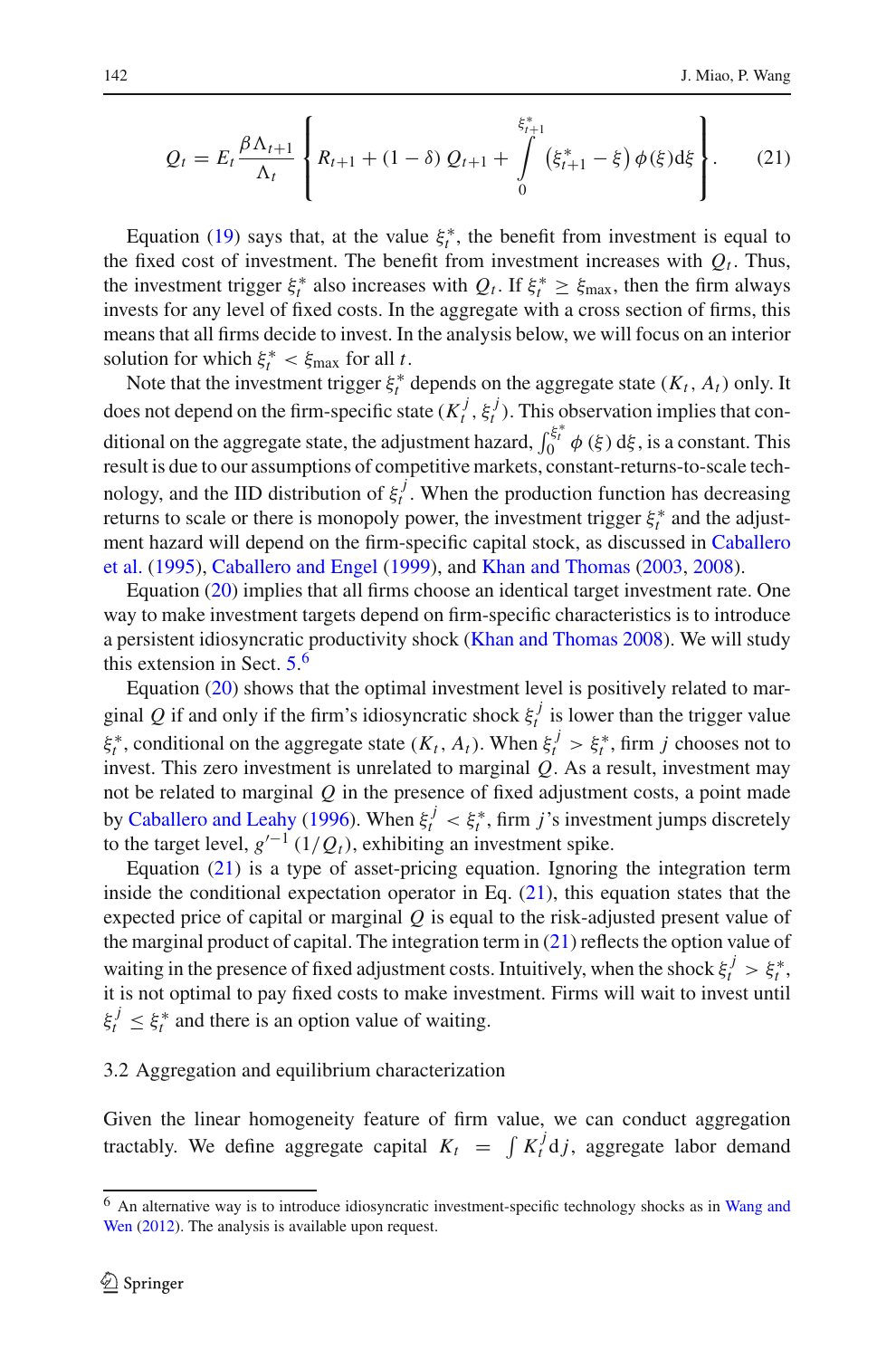$N_t = \int N_t^j \, \mathrm{d}j$ , aggregate output  $Y_t = \int Y_t^j \, \mathrm{d}j$ , and aggregate investment expenditure  $I_t = \int I_t^j \mathrm{d} j$ .

<span id="page-10-2"></span><span id="page-10-1"></span>**Proposition 2** *The aggregate equilibrium processes*  $\{Y_t, N_t, C_t, I_t, K_{t+1}, Q_t, \xi_t^*\}_{t\geq0}$ *and each firm's target investment rate* {*it*}*t*≥<sup>0</sup> *are characterized by the following system of stochastic difference equations when*  $\xi_t^* \in (0, \xi_{\text{max}})$ :<sup>[7](#page-10-0)</sup>

$$
\xi_t^* = g(i_t)Q_t - i_t,\tag{22}
$$

$$
1 = Q_t g'(i_t),\tag{23}
$$

$$
I_t = i_t K_t \left[ \int_0^{\xi_t^*} \phi(\xi) d\xi \right],
$$
\n(24)

$$
K_{t+1} = (1 - \delta)K_t + g(i_t) \left[ \int_0^{\xi_t^*} \phi(\xi) d\xi \right] K_t,
$$
 (25)

$$
Y_t = F(K_t, A_t N_t) = I_t + C_t + K_t \int_0^{\xi_t^*} \xi \phi(\xi) d\xi, \qquad (26)
$$

$$
\frac{-U_2(C_t, N_t)}{U_1(C_t, N_t)} = A_t F_2(K_t, A_t N_t), \qquad (27)
$$

$$
Q_{t} = E_{t} \left\{ \frac{\beta U_{1} (C_{t+1}, N_{t+1})}{U_{1} (C_{t}, N_{t})} \left[ F_{1} (K_{t+1}, A_{t+1} N_{t+1}) + (1 - \delta) Q_{t+1} \right. \right. \\ \left. + \int_{0}^{\xi_{t+1}^{*}} (\xi_{t+1}^{*} - \xi) \phi(\xi) d\xi \right] \right\}.
$$
 (28)

Equations [\(22\)](#page-10-1) and [\(23\)](#page-10-1) follows from [\(19\)](#page-8-1) and [\(20\)](#page-8-2) because all firms choose the same target investment rate. We derive Eqs.  $(24)$  and  $(25)$  by aggregating Eqs.  $(2)$  $(2)$  and [\(20\)](#page-8-2). Equation [\(24\)](#page-10-1) shows that aggregate investment rate  $I_t/K_t$  is positively related to marginal *Q* as predicted by the standard *Q*-theory. Using Eqs. [\(22\)](#page-10-1) and [\(23\)](#page-10-1), we deduce that Tobin's *Q* is a sufficient statistic to predict the aggregate investment rate  $I_t/K_t$ .

Equation [\(24\)](#page-10-1) also shows that the aggregate investment rate  $I_t/K_t$  is determined by two effects: The term  $i_t$  represents the *intensive margin effect*, which is the target investment rate if a firm decides to invest. The term  $\int_0^{\xi_t^*} \phi(\xi) d\xi$  represents the *extensive margin effect,* which gives the adjustment rate (the fraction of adjusting firms) or the adjustment hazard. [Gourio and Kashyap](#page-25-27) [\(2007](#page-25-27)) argue that the impact of investment

<span id="page-10-0"></span><sup>7</sup> We omit the standard transversality conditions here.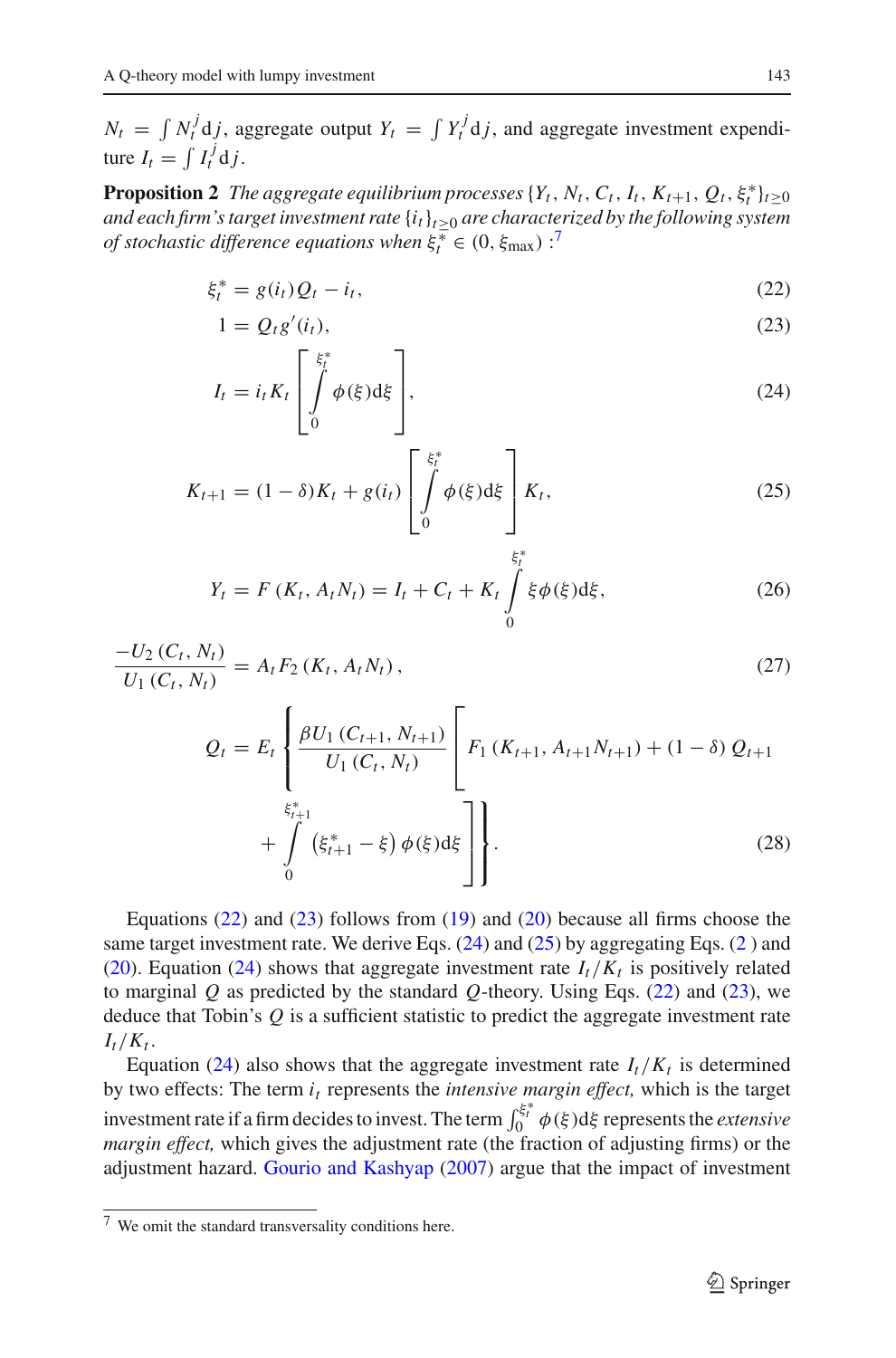<span id="page-11-1"></span>lumpiness is mainly determined by the extensive margin effect. To see this effect more transparently, we derive the log-linearized Eq. [\(24\)](#page-10-1) as follows:

$$
\hat{I}_t - \hat{K}_t = \underbrace{\hat{i}_t}_{\text{intensive}} + \underbrace{\frac{\xi^* \phi(\xi^*)}{\int_0^{\xi^*} \phi(\xi) d\xi} \hat{\xi}_t^*}_{\text{extensive}},\tag{29}
$$

where  $\xi^*$  is the steady-state investment trigger and  $\hat{X}_t = \ln X_t - \ln X$  denotes the percentage deviation of a variable  $X_t$  from its steady-state value X. The above equation shows that the impact of the extensive margin effect is determined by the expression  $\xi^* \phi(\xi^*) / \int_0^{\xi^*} \phi(\xi) d\xi$ , which is equal to the steady-state elasticity of the adjustment rate with respect to the investment trigger. The magnitude of this elasticity depends on the shape of the fixed cost distribution. It is equal to  $\eta$  when the fixed cost distribution is given by the [power](#page-25-27) [function](#page-25-27) [distribution](#page-25-27) [with](#page-25-27) [density](#page-25-27)  $\phi(\xi) = \frac{\eta \xi^{\eta-1}}{(\xi_{\text{max}})^{\eta}}, \eta > 0$ . Gourio and Kashyap [\(2007](#page-25-27)) argue that one needs the fixed cost distribution to be sufficiently compressed for the extensive margin effect to be large. Our tractable model shows clearly that this feature is not essential.

Equation [\(26\)](#page-10-1) is the resource constraint. The last term in the equation represents the aggregate fixed adjustment costs. The first equality of Eq. [\(26\)](#page-10-1) gives aggregate output using a single firm's production function *F*. This result is primarily due to the constant returns to scale property of *F*. The representative household's consumption/leisure choice gives Eq. [\(27\)](#page-10-1). Equation [\(28\)](#page-10-1) is an asset-pricing equation for the price of capital *Q*. It is obtained from Eq. [\(21\)](#page-9-1).

We can also use Eqs. [\(22\)](#page-10-1) and [\(23\)](#page-10-1) to express  $\xi_t^*$  as a function of  $Q_t$  only. Substituting this expression into other equations in Proposition [2,](#page-10-2) we find that aggregate equilibrium dynamics are characterized by a system of stochastic difference equations driven by two endogenous states  $K_t$  and  $Q_t$  and an exogenous state  $A_t$ . In this sense, aggregate dynamics are consistent with the predictions of *Q*-theory, even though *Q*-theory does not apply to the firm-level investment in the presence of fixed capital adjustment costs. In Sect. [4,](#page-13-0) we will formally show that the economy with fixed costs is isomorphic to another economy without fixed costs and with convex adjustment costs only.

<span id="page-11-0"></span>Our equilibrium characterization shows transparently the general equilibrium price feedback effect emphasized by [Thomas](#page-26-1) [\(2002\)](#page-26-1) and [Khan and Thomas](#page-25-4) [\(2003](#page-25-4), [2008](#page-25-5)). We derive the log-linearized Eqs.  $(22)$  and  $(28)$  as follows:

$$
\hat{\xi}_t^* = \frac{g}{g - g'i} \hat{Q}_t,\tag{30}
$$

$$
\hat{Q}_t = \beta E_t \hat{Q}_{t+1} - E_t \hat{r}_{t+1} + \frac{-F_{11} F_2}{F_{21}} \frac{\beta}{Q} E_t \left[ \hat{A}_{t+1} - \hat{w}_{t+1} \right],\tag{31}
$$

where *g*, *g'*,  $F_{11}$ ,  $F_2$ , and  $F_{21}$  are evaluated at the steady-state values and  $r_{t+1}$  is the interest rate satisfying  $U_1(C_t, N_t) = E_t [\beta U_1(C_{t+1}, N_{t+1}) r_{t+1}]$ . In response to a positive shock to productivity, the marginal product of capital rises and thus capital price  $Q_t$  rises. This causes the investment target to rise as revealed by the intensive margin effect in Eq. [\(23\)](#page-10-1). In addition, it also induces more firms to invest because the investment trigger rises too as shown in Eq. [\(30\)](#page-11-0). This in turn generates an extensive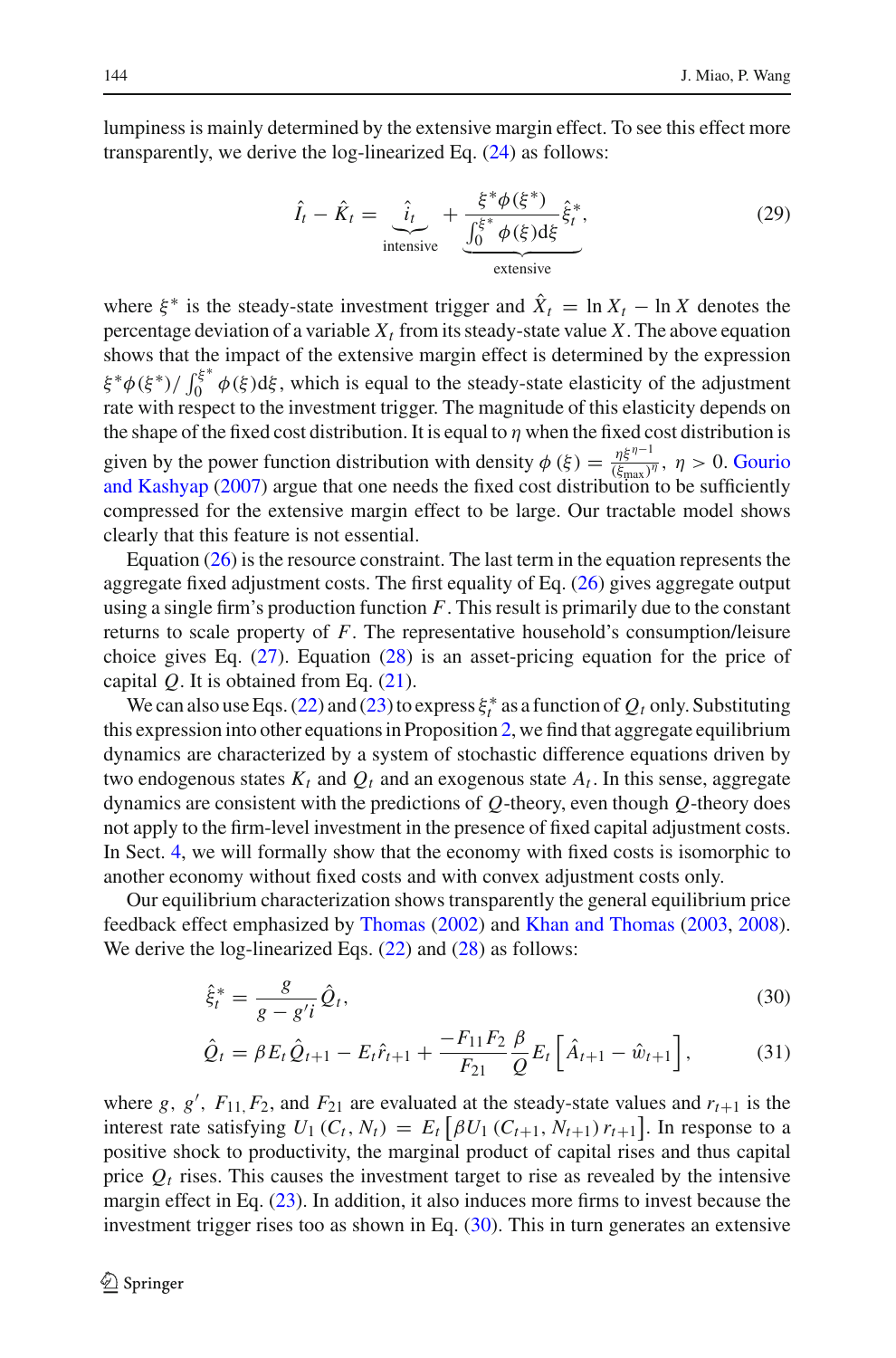margin effect shown in Eq.  $(29)$ . In a general equilibrium model, a positive productivity shock also raises the interest rate and the wage rate, dampening the effect of the rise in the capital price  $Q_t$  as shown in Eq. [\(31\)](#page-11-0). As a result, both the intensive and the extensive margin effects are weaker in a general equilibrium model than that in a model with fixed prices.

#### 3.3 Constrained efficiency

Is the competitive equilibrium we studied efficient given that firms face nonconvex adjustment costs? To answer this question, we consider a social planner's problem in which he faces the same investment frictions as individual firms. Suppose the planner selects an investment trigger  $\xi_t^*$  and an investment target  $i_t$  such that all firms choose the same target  $i_t$  when the idiosyncratic fixed adjustment cost shock  $\xi_t^j \leq \xi_t^*$ . We can then aggregate individual firms' capital and investments to obtain the resource constraint  $(26)$  and the capital accumulation Eq.  $(25)$ . The social planner's problem is to maximize the representative agent's utility [\(5\)](#page-5-2) subject to these two constraints:

$$
\max_{C_t, N_t, K_{t+1}, i_t, \xi_t^*} E\left[\sum_{t=0}^{\infty} \beta^t U(C_t, N_t)\right]
$$

<span id="page-12-1"></span>subject to [\(25\)](#page-10-1) and

$$
C_t + i_t K_t \int\limits_0^{\xi_t^*} \phi(\xi) d\xi + K_t \int\limits_0^{\xi_t^*} \xi \phi(\xi) d\xi = F(K_t, A_t N_t).
$$
 (32)

<span id="page-12-0"></span>**Proposition 3** *Suppose that*  $\phi$  *is differentiable. Given the assumptions on the technology and preferences stated in Sect.* [2](#page-4-0)*, the competitive equilibrium allocation and the investment trigger characterized in Proposition* [2](#page-10-2) *are constrained efficient in the sense that they are identical to those obtained by solving a social planner's problem. In addition, the solution is unique.*

The assumptions on the preferences and technology given before ensure that the social planner's problem is a concave problem, and hence, it has a unique solution for the aggregate allocation despite the existence of micro-level nonconvexity. Proposition [3](#page-12-0) is important because we can use it to establish the existence of a recursive equilibrium for our economy by a standard argument as in Stokey and Lucas [\(1989\)](#page-26-8). As a result, it provides the theoretical foundation for [applying](#page-26-9) [a](#page-26-9) [recursive](#page-26-9) [method](#page-26-9) [to](#page-26-9) [solve](#page-26-9) [our](#page-26-9) [model](#page-26-9) [numerically.](#page-26-9) Lucas and Prescott [\(1971](#page-26-9)) establish a similar result for an industry equilibrium model with convex adjustment costs. To the best of our knowledge, no similar result has been proven [in](#page-25-4) [models](#page-25-4) [with](#page-25-4) [micro-level](#page-25-4) [fixed](#page-25-4) [costs,](#page-25-4) [e.g.,](#page-25-4) [the](#page-25-4) [models](#page-25-4) [in](#page-25-4) Khan and Thomas [\(2003](#page-25-4), [2008](#page-25-5)) or [Bachmann et al.](#page-25-28) [\(2008](#page-25-28)). In addition, they have not established whether or not a recursive equilibrium exists for these models.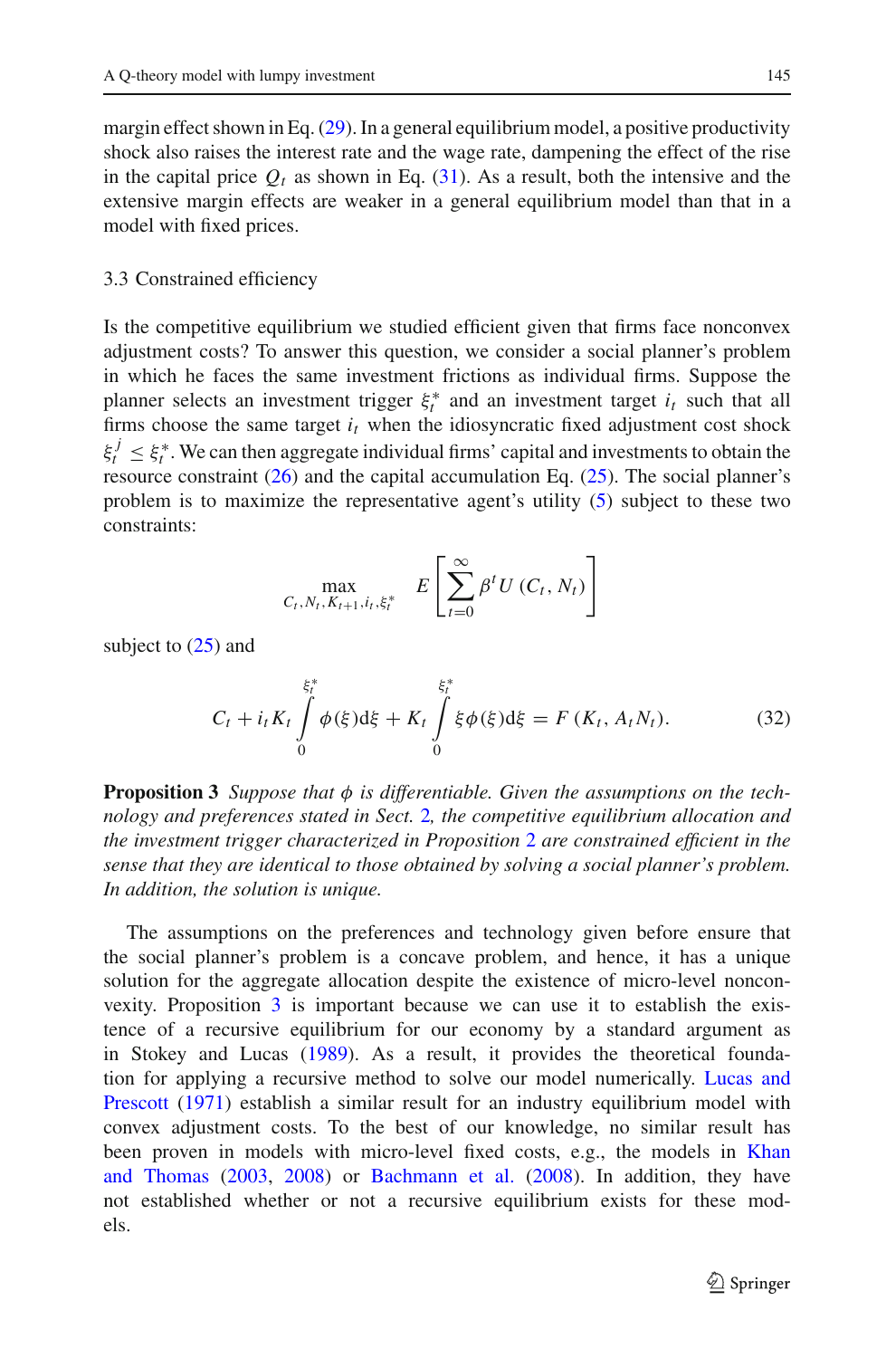#### <span id="page-13-0"></span>**4 Isomorphism to a Q-theory model**

As we discussed in Sect. [3.2,](#page-9-2) the aggregate equilibrium dynamics can be characterized by three state variables  $K_t$ ,  $Q_t$  and  $A_t$ . This suggests a Q-theory model may be able to explain aggregate dynamics. In this section, we formally prove that the economy with both fixed and convex adjustment costs is isomorphic to another economy without fixed costs, but with convex adjustment costs only. Importantly, the convex adjustment cost functions in the two economies are different.

<span id="page-13-1"></span>To establish this isomorphism result, we define the total investment expenditure as:

$$
X_t = I_t + K_t \int\limits_0^{\xi_t^*} \xi \phi(\xi) d\xi.
$$
 (33)

We shall construct an aggregate adjustment cost function *G* such that it satisfies:

$$
K_{t+1} = (1 - \delta)K_t + G(X_t/K_t)K_t,
$$
\n(34)

<span id="page-13-4"></span>and  $G' > 0$  and  $G'' < 0$ .

<span id="page-13-2"></span>To this end, we define

$$
x_{t} \equiv \frac{X_{t}}{K_{t}} = i_{t} \int_{0}^{\xi_{t}^{*}} \xi \phi(\xi) d\xi + \int_{0}^{\xi_{t}^{*}} \xi \phi(\xi) d\xi, \qquad (35)
$$

where we have used Eqs.  $(33)$  and  $(24)$ . By Eqs.  $(22)$  and  $(23)$ , we deduce that  $i_t$  and  $\xi_t^*$  are functions of  $Q_t$ . Using these two equations and taking differentiation in [\(35\)](#page-13-2) with respect to  $Q_t$ , we obtain:

<span id="page-13-5"></span>
$$
\frac{\partial x_t}{\partial Q_t} = \frac{\partial i_t}{\partial Q_t} \int_0^{\xi_t^*} \phi(\xi) d\xi + \left[\xi_t^* \phi(\xi^*) + i_t \phi(\xi^*)\right] \frac{\partial \xi_t^*}{\partial Q_t} \n= -\frac{g'(i_t)}{g''(i_t)} \frac{1}{Q_t} + \left[\xi_t^* \phi(\xi^*) + i_t \phi(\xi^*)\right] \left([g'(i_t)Q_t - 1] \frac{\partial i_t}{\partial Q_t} + g(i_t)\right) \n= -\frac{g'(i_t)}{g''(i_t)} \frac{1}{Q_t} + [g(i_t)]^2 Q_t \phi(\xi^*) > 0,
$$
\n(36)

where we have used the fact that  $g' > 0$  and  $g'' < 0$ . Thus, we can write  $Q_t$  as a function of  $x_t$ . This allows us to express  $i_t$  and  $\xi_t^*$  as implicit functions of  $x_t$  in that  $i_t = i(x_t)$  and  $\xi_t^* = \xi^*(x_t)$  where  $i(\cdot)$  and  $\xi^*$  (·) are some functions.

<span id="page-13-3"></span>We now define a function *G* as

$$
G(x) = g(i(x)) \int_{0}^{\xi^*(x)} \phi(\xi) d\xi.
$$
 (37)

 $\bigcircled{2}$  Springer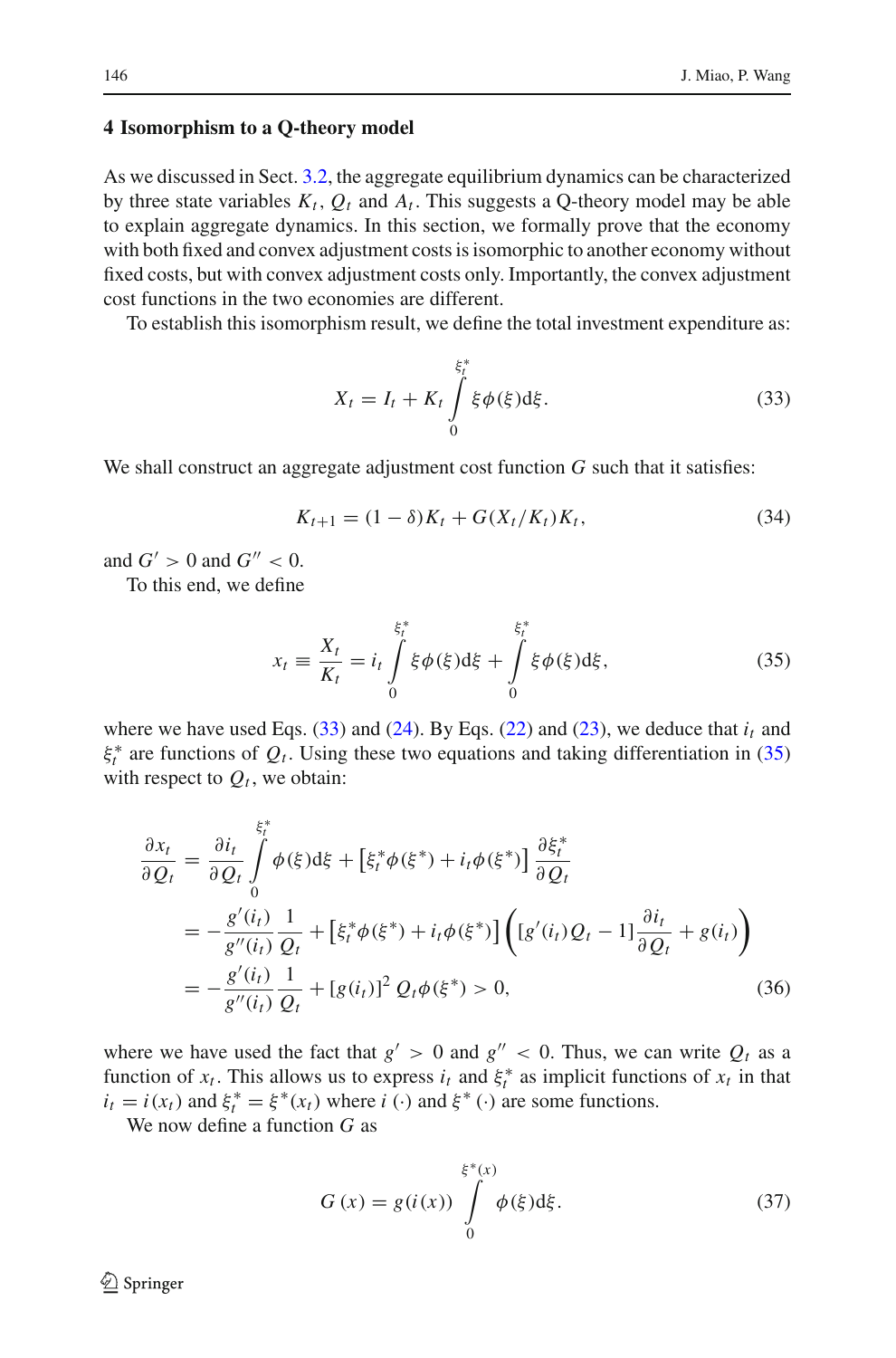<span id="page-14-0"></span>We then obtain our isomorphic result:

**Proposition 4** *Let*  $\{Y_t, N_t, C_t, I_t, K_{t+1}, Q_t, \xi_t^*\}_{t\geq 0}$  *be the equilibrium processes for the economy with lumpy investment characterized in Proposition* [2](#page-10-2)*. Define*  $X_t$  *by* [\(33\)](#page-13-1) *and G by* [\(37\)](#page-13-3)*. Then the processes*  $\{Y_t, N_t, C_t, X_t, K_{t+1}, Q_t\}_{t>0}$  *constitute an equilibrium for the economy without fixed costs and with the convex adjustment cost function given by G, where*  $X_t$  *represents aggregate investment for this economy.* 

This proposition demonstrates that the equilibrium dynamics of output  $Y_t$ , hours  $N_t$ , consumption  $C_t$ , capital  $K_t$ , and capital price  $Q_t$  in the economy with both fixed and convex adjustment costs are identical to those in another economy without fixed costs and with convex adjustment costs. However, aggregate investment in the two economies is different. For the isomorphic result to hold, we include aggregate fixed costs,

$$
K_t\int\limits_{0}^{\xi_t^*}\xi\phi(\xi)\mathrm{d}\xi,
$$

as part of aggregate investment  $X_t$  in [\(33\)](#page-13-1) for the economy with convex adjustment costs only. Sinc[e](#page-25-27) [aggregate](#page-25-27) [fixed](#page-25-27) [costs](#page-25-27) [relative](#page-25-27) [to](#page-25-27) [aggregate](#page-25-27) [capital](#page-25-27) [are](#page-25-27) [small](#page-25-27) [\(see](#page-25-27) Gourio and Kashyap [2007](#page-25-27)), the aggregate investment rates in the two economies are similar.

Under the conditions in Proposition [4,](#page-14-0) our model cannot generate asymmetric responses of aggregate investment or capital stock to a positive versus a negative technology shock. In addition, our model cannot generate skewness and kurtosis of aggregate investment or of small firm returns as in the data (e.g., [Caballero and Engel](#page-25-3) [1999;](#page-25-3) [Herranz et al. 2009](#page-25-29), [2013\)](#page-25-30). Note that an important assumption for this result is that the investment trigger  $\xi_t^*$  must be in the interior of the support and the shock must be small. When this assumption is violated, our model can generate asymmetric responses given the nonlinear equilibrium system. For example, [Miao and Wang](#page-26-10) [\(2013\)](#page-26-10) apply our model to study the impact of corporate tax policy on the macroeconomy. They find asymmetric effects of tax changes. The intuition is as follows. When the steady-state investment trigger is close to the upper support, a large corporate tax cut may raise the investment trigger such that it hits the upper support. During the transition phase, the investment trigger can be at the upper support for several periods. But an identical magnitude of tax increase may not cause the investment trigger to hit the lower support.

To further explore the empirical implications of our isomorphic result, we consider two examples of adjustment cost functions widely used in the literature. First, we set

$$
g\left(\frac{I}{K}\right) = \frac{\psi}{1-\theta} \left(\frac{I}{K}\right)^{1-\theta},\tag{38}
$$

<span id="page-14-1"></span>where  $\psi > 0$  and  $\theta \in (0, 1)$ . This specification is used by [Barlevy](#page-25-11) [\(2004](#page-25-11)) and [Jermann](#page-25-8) [\(1998\)](#page-25-8), for example. We can then derive firm *j*'s target investment rate:

<span id="page-14-2"></span>
$$
i_t^j = (\psi Q_t)^{\frac{1}{\theta}}.
$$
\n(39)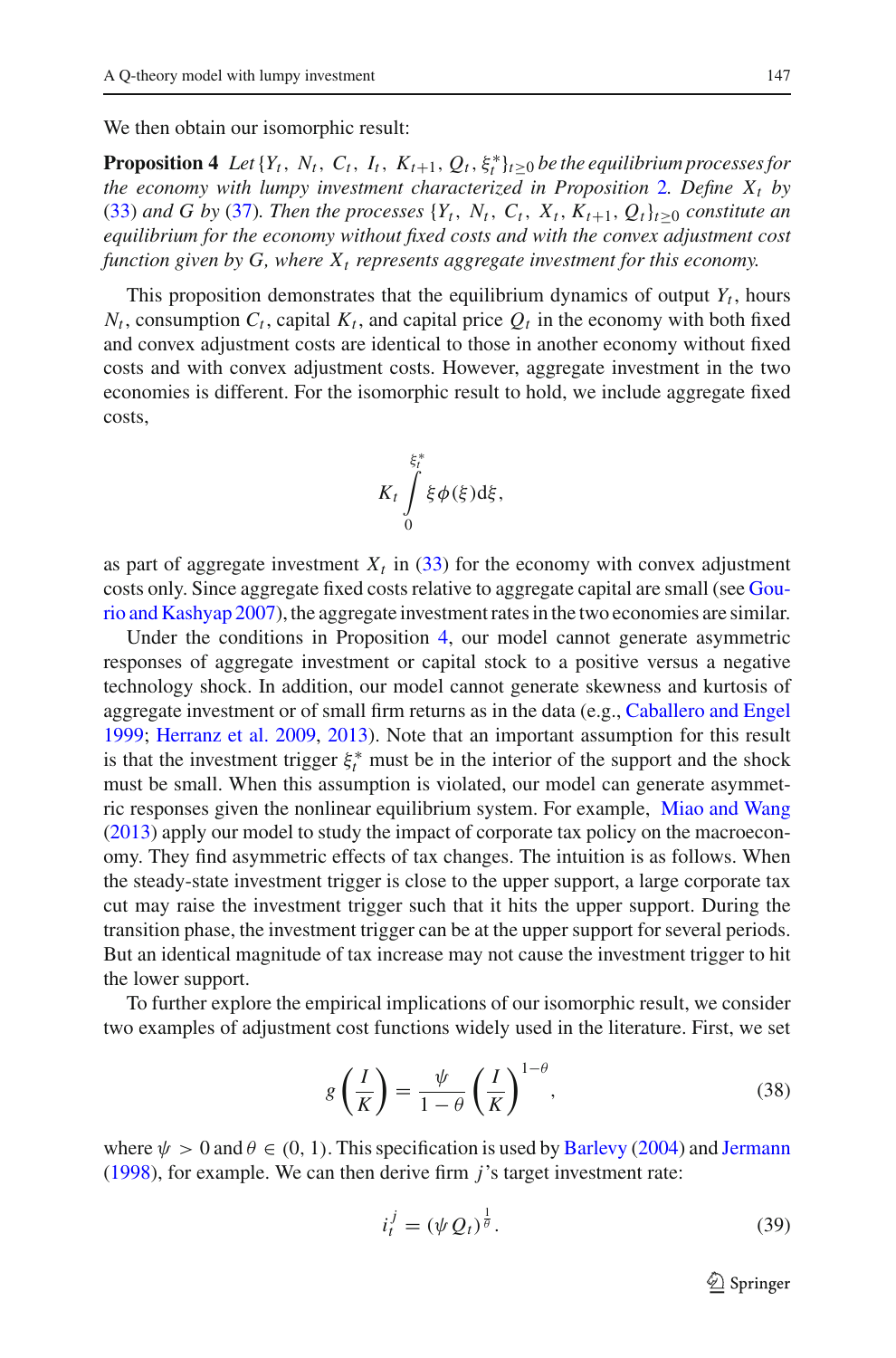We also consider the power function distribution for the fixed cost with density  $\phi(\xi)$  =  $\eta \xi^{\eta-1}$  $\frac{\eta s}{(\xi_{\text{max}})^{\eta}}$ ,  $\eta > 0$ . We can then use [\(37\)](#page-13-3) to derive the aggregate convex adjustment cost function:

$$
G\left(x\right) = \varphi x^{1 - \frac{\theta}{1 + \eta}},\tag{40}
$$

where

$$
\varphi = \frac{\psi}{1-\theta} \left( \frac{1}{1+\frac{\eta}{\eta+1} \frac{\theta}{1-\theta}} \right)^{\frac{\eta+1-\theta}{\eta+1}} \left( \frac{\theta}{1-\theta} \frac{1}{\xi_{\text{max}}} \right)^{\frac{\theta\eta}{\eta+1}}.
$$
(41)

In this case, the shape parameter  $\eta$  of the fixed cost distribution enters the curvature of the aggregate adjustment cost function *G*. In particular, it makes this curvature smaller. As we show in Sect. [3.2,](#page-9-2)  $\eta$  also represents the strength of the extensive margin, i.e., the steady-state elasticity of the adjustment rate with respect to the investment trigger. When  $\eta$  is larger, the extensive margin effect is larger. It also implies that the curvature of the convex adjustment cost function in the isomorphic Q-theory model is smaller. When  $\eta$  is sufficiently large,  $G(x)$  approaches a linear function, and hence, the equilibrium dynamics in the lumpy investment model approaches to those in a RBC model without any adjustment costs.

Our isomorphic result also implies that using aggregate investment data to estimate or calibrate the convex adjustment cost function may be misleading. If we acknowledge the fact that both fixed and convex adjustment costs appear at the plant level, then both parameters  $\eta$  and  $\theta$  enter the curvature of the aggregate adjustment cost function, and hence, these two parameters  $\theta$  and  $\eta$  cannot be identified using aggregate data alone.

One undesirable feature of the specification in [\(38\)](#page-14-1) is that investment cannot be negative. To allow for negative investment, consider the following specification used by [Lucas and Prescott](#page-26-9) [\(1971](#page-26-9)) and [Christiano et al.](#page-25-31) [\(2011\)](#page-25-31):

$$
g(x) = x - \frac{\psi}{2} (x - \delta)^2 + \frac{\psi}{2} \delta^2
$$

where  $g'(x) > 0$  for  $x < 1/\psi + \delta$ . In this case, we can derive firm *j*'s target investment rate:

$$
i_t^j = \delta + \frac{1}{\psi} \left( 1 - \frac{1}{Q_t} \right).
$$

If  $Q_t < 1/(1 + \psi \delta)$ , then  $i_t^j < 0$ . Thus, this specification allows for both negative and positive investment. Given a specification for the fixed cost distribution, we can also derive the aggregate adjustment cost function *G*.

#### <span id="page-15-0"></span>**5 Extension: firm-level idiosyncratic productivity shocks**

In the previous analysis, the investment target depends on the aggregate state only, but does not depend on firm-specific characteristics. This implies that if firms choose to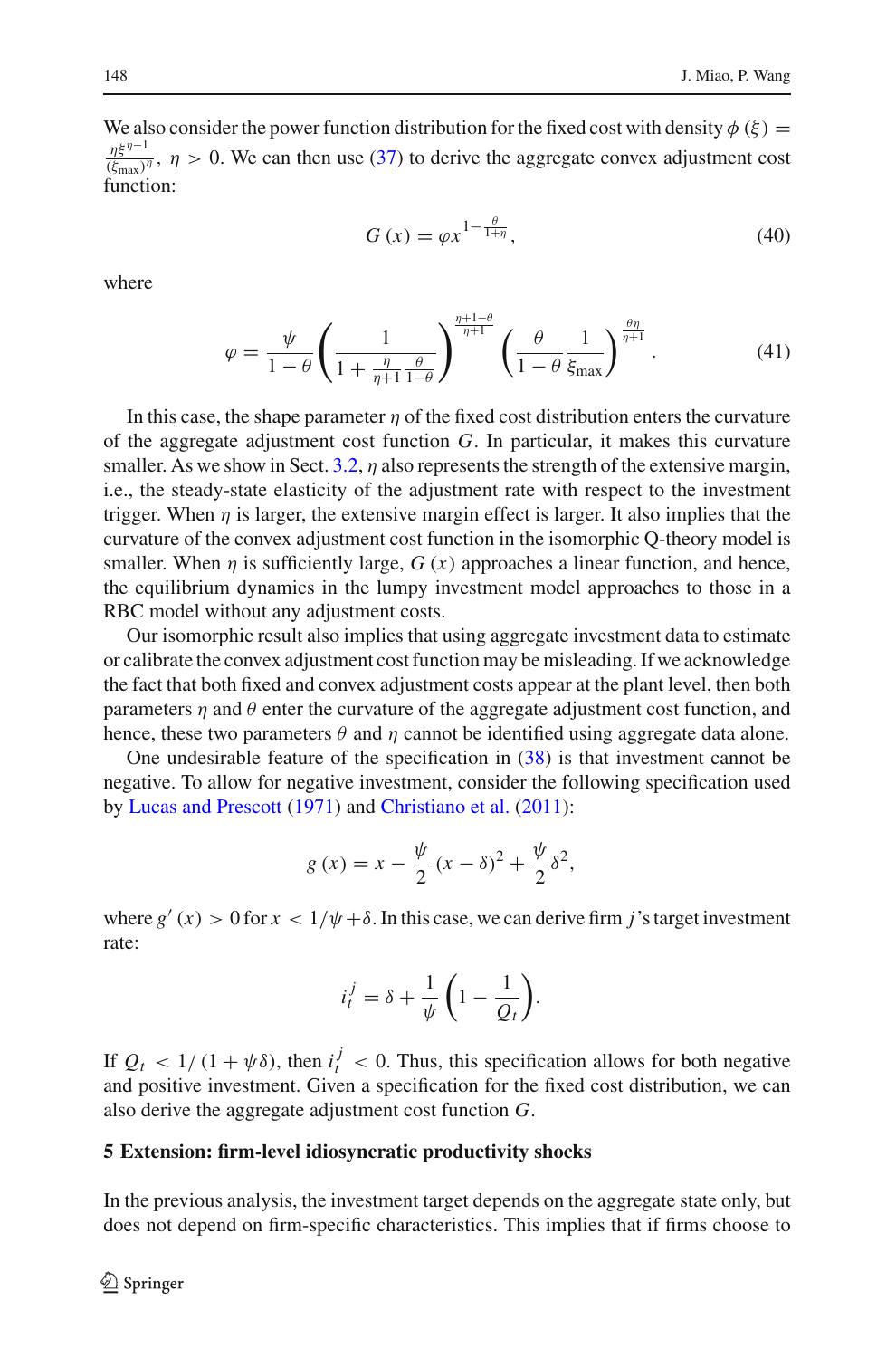invest, then they all will invest at the same target level. To be more consistent with the micro-level evidence on investment spikes documented by [Cooper and Haltiwanger](#page-25-2) [\(2006\)](#page-25-2), we follow [Khan and Thomas](#page-25-5) [\(2008\)](#page-25-5) and introduce firm-level idiosyncratic productivity shocks into the model presented in Sect. [2.](#page-4-0) In this case, the investment target will depend on the idiosyncratic productivity shocks. We will show that our isomorphic result carries over to this extension.

Suppose that firm *j*'s production function is given by

$$
Y_t^j = Z_t^j F\left(K_t^j, A_t N_t^j\right),\tag{42}
$$

where  $Z_t^j$  follows a discrete Markov process with a finite state space  $\{z_1, z_2, \ldots, z_M\}$ . Suppose that  $Z_t^j$  is independent across firms and also independent of aggregate shocks *A<sub>t</sub>* and fixed cost shocks  $\xi_t^j$ . Let the transition matrix be given by

$$
Pr(Z_{t+1}^j = z_m | Z_t^j = z_\ell) = \rho_{\ell m}.
$$
\n(43)

Assume that the idiosyncratic shocks are drawn from the stationary distribution  $(\pi_1, \pi_2, \ldots, \pi_M)$ . Because there is no entry and exit, there are  $\pi_\ell$  firms with the idiosyncratic productivity level  $z_\ell$  each period by a law of large numbers.

As in Sect. [3.1,](#page-6-2) we first solve the static labor choice problem:

$$
\max_{N_t^j} Z_t^j F\left(K_t^j, A_t N_t^j\right) - w_t N_t^j = R_t(Z_t^j) K_t^j,
$$

where  $R_t(Z_t^j)$  is the rental rate of capital. Because of the constant-returns-to-scale technology,  $R_t(Z_t^j)$  does not depend on  $K_t^j$ , but depends on  $Z_t^j$ . Similar to the analysis in Sect. [3.1,](#page-6-2) we conjecture that the value function takes the form  $V_t(\xi_t^j, Z_t^j)K_t^j$ , where we suppress the aggregate state as an argument in the function  $V_t$ . We can then rewrite firm *j*'s dynamic programming problem as

<span id="page-16-0"></span>
$$
V_t(\xi_t^j, Z_t^j) = \max_{i_t^j} R_t(Z_t^j) - i_t^j - \xi_t^j \mathbf{1}_{i_t^j \neq 0}
$$
  
+ 
$$
\left[1 - \delta + g(i_t^j)\right] E_t \left[\frac{\beta \Lambda_{t+1}}{\Lambda_t} V_{t+1}(\xi_{t+1}^j, Z_{t+1}^j) | \xi_t^j, Z_t^j\right].
$$
 (44)

Denote  $V_{\ell t}(\xi_t) \equiv V_t(\xi_t, z_\ell), R_{\ell t} \equiv R_t(z_\ell)$ , and  $\bar{V}_{\ell t} \equiv \int_0^{\xi_{\text{max}}} V_{\ell t}(\xi, z_\ell) \phi(\xi) d\xi$ . Define

$$
Q_{\ell t} \equiv E_t \left[ \frac{\beta \Lambda_{t+1}}{\Lambda_t} V_{t+1}(\xi_{t+1}, Z_{t+1}) | \xi_t, Z_t = z_\ell \right]. \tag{45}
$$

 $\mathcal{D}$  Springer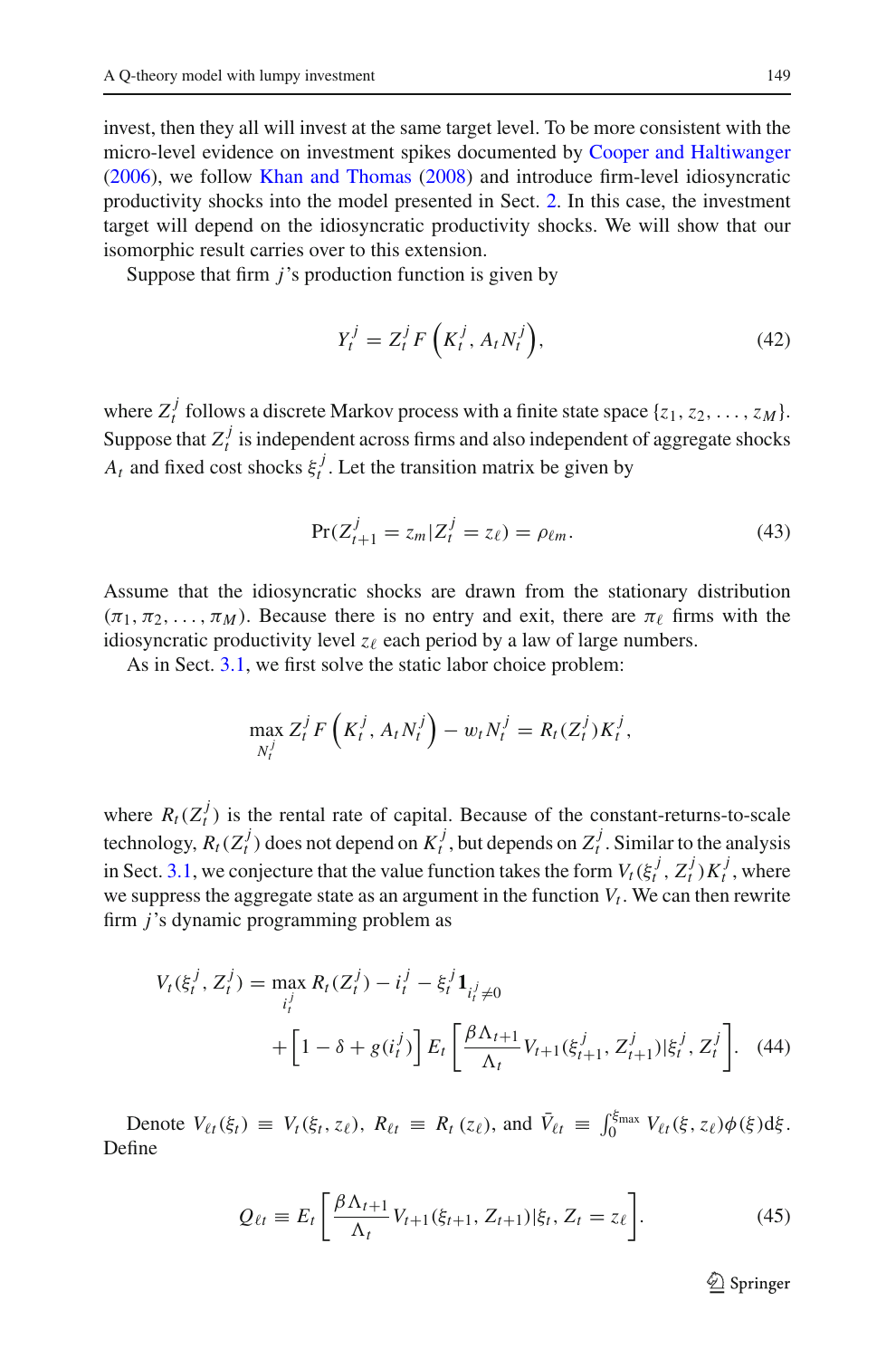Since  $\xi_t^j$  is IID, we can show that

<span id="page-17-1"></span>
$$
Q_{\ell t} = E_t \left[ \frac{\beta \Lambda_{t+1}}{\Lambda_t} V_{t+1}(\xi_{t+1}, Z_{t+1}) | Z_t = z_\ell \right] = E_t \left[ \frac{\beta \Lambda_{t+1}}{\Lambda_t} \sum_{m=1}^M \rho_{\ell m} \bar{V}_{m,t+1} \right].
$$
\n(46)

It follows that marginal Q depends on idiosyncratic productivity shocks, and hence, firms with different productivity shocks have different marginal Q.

<span id="page-17-0"></span>It follows from [\(44\)](#page-16-0) that

$$
V_{\ell t}(\xi) = \max_{i_t} R_{\ell t} - i_t - \xi \mathbf{1}_{i_t^j \neq 0} + [1 - \delta + g(i_t)] Q_{\ell t}, \tag{47}
$$

for  $\ell = 1, 2, ..., M$ . The first-order condition with respect to  $i_t$  gives the optimal investment target:

$$
1 = g'(i_{\ell t}) Q_{\ell t}.
$$
\n<sup>(48)</sup>

This target level also depends on idiosyncratic productivity shocks. Intuitively, a firm hitting by a high idiosyncratic productivity shock invests at a high level. The firm with productivity shock  $z_\ell$  will choose to invest at the target  $i_{\ell t}$  if and if

$$
R_{\ell t} + (1 - \delta)Q_{\ell t} - i_{\ell t} - \xi + g(i_{\ell t})Q_{\ell t} \ge R_{\ell t} + (1 - \delta)Q_{\ell t}, \tag{49}
$$

or if and only if

$$
\xi \leq \xi_{\ell t}^* \equiv g(i_{\ell t}) Q_{\ell t} - i_{\ell t}.
$$
\n
$$
(50)
$$

We shall focus on the case where  $\xi_{\ell t}^* \leq \xi_{\text{max}}$ . Clearly, the trigger level  $\xi_{\ell t}^*$  depends on idiosyncratic productivity shocks. We can now rewrite Eq. [\(47\)](#page-17-0) as

$$
V_{\ell t}(\xi) = \begin{cases} R_{\ell t} + (1 - \delta) Q_{\ell t} & \text{if } \xi > \xi_{\ell t}^* \\ R_{\ell t} + (1 - \delta) Q_{\ell t} + \xi_{\ell t}^* - \xi & \text{if } \xi \le \xi_{\ell t}^* \end{cases} (51)
$$

And hence, we obtain:

$$
\bar{V}_{\ell t} = R_{\ell t} + (1 - \delta) Q_{\ell t} + \int_{0}^{\xi_{\ell t}^{*}} [\xi_{\ell t}^{*} - \xi] \phi(\xi) d\xi, \quad \ell = 1, ..., M.
$$
 (52)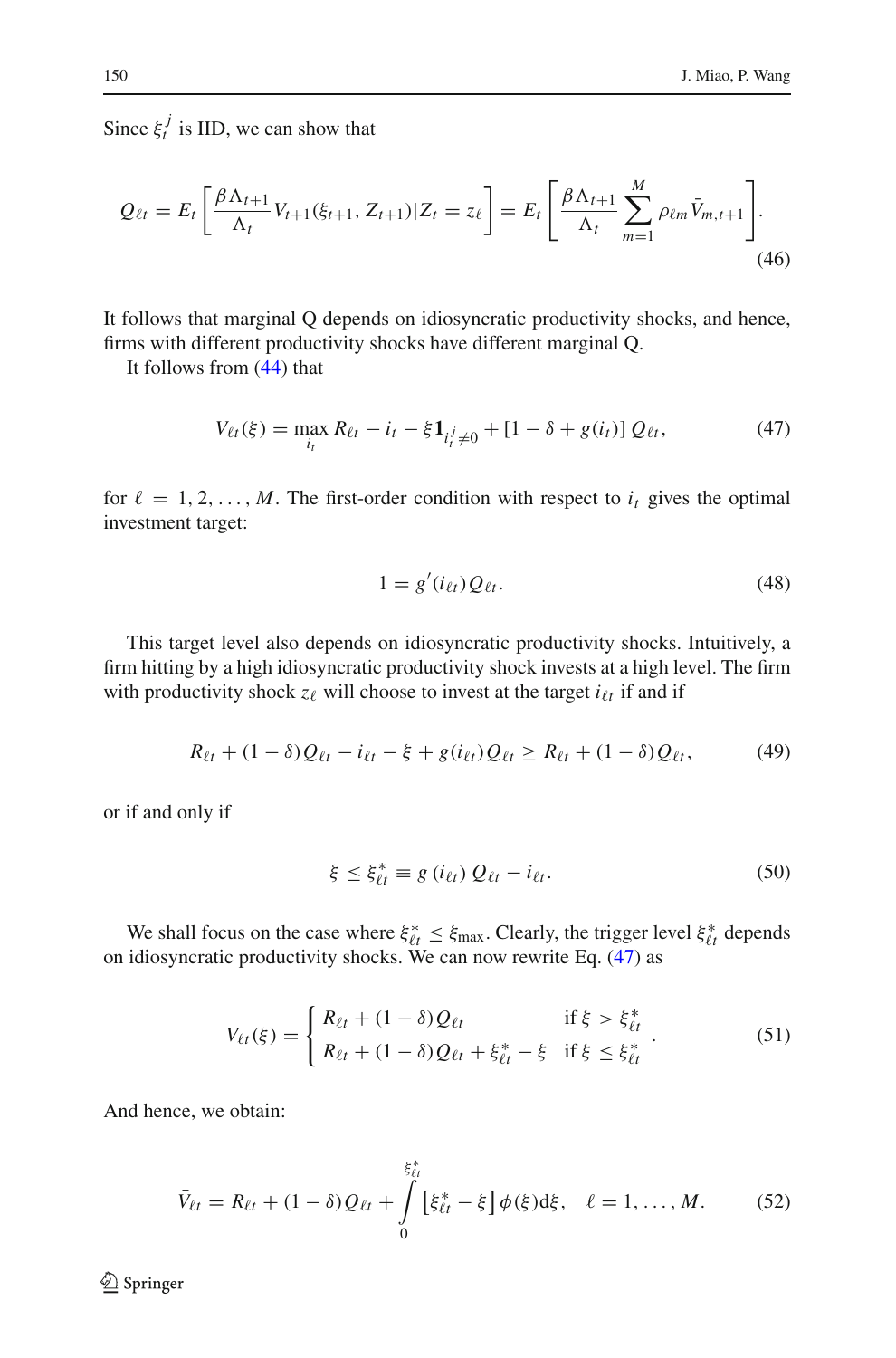<span id="page-18-1"></span>Substituting this equation into [\(46\)](#page-17-1) yields:

$$
Q_{\ell t} = E_t \frac{\beta \Lambda_{t+1}}{\Lambda_t} \sum_{m=1}^{M} \rho_{\ell m} \left\{ R_{m,t+1} + (1 - \delta) Q_{m,t+1} + \int_{0}^{\xi_{m,t+1}^*} [\xi_{m,t+1}^* - \xi] \phi(\xi) d\xi \right\}.
$$
 (53)

Because firms differ in their idiosyncratic productivity levels, for firms with idiosyncratic productivity level  $z_\ell$ , we define their aggregate capital  $K_{\ell t} = \int_{Z_t^j = z_\ell} K_t^j \, \mathrm{d}j$ , aggregate labor demand  $N_{\ell t} = \int_{Z_t^j = z_\ell} N_t^j d_j$ , aggregate output  $Y_{\ell t} = \int_{Z_t^j = z_\ell} Y_t^j d_j$ , and aggregate investment  $I_{\ell t} = \int_{Z_t^j = z_{\ell}} I_t^j \, \mathrm{d}j$ . Aggregating these variables, we can derive the economy-wide aggregates. For example, the economy-wide aggregate output level is given by:

$$
Y_t = \sum_{\ell} Y_{\ell t}.
$$

<span id="page-18-3"></span>Similar to Proposition [2,](#page-10-2) we can show the following result. We omit its straightforward proof.

<span id="page-18-2"></span>**Proposition 5** *The aggregate equilibrium processes*  $\{Y_t, N_t, C_t, Y_{\ell t}, N_{\ell t}, I_{\ell t}, K_{\ell t}, I_{\ell t}\}$  $Q_{\ell t},\, \xi^*_{\ell t} \}_{t \geq 0}$  are characterized by the following system of difference equations:<sup>[8](#page-18-0)</sup>

$$
1 = Q_{\ell t} g'(i_{\ell t}),
$$
  
\n
$$
\xi_{\ell t}^* = g(i_{\ell t}) Q_{\ell t} - i_{\ell t},
$$
  
\n
$$
I_{\ell t} = i_{\ell t} \begin{bmatrix} \xi_{\ell t}^* \\ \int \phi(\xi) d\xi \\ 0 \end{bmatrix} K_{\ell t},
$$
  
\n
$$
K_{\ell t+1} = \sum_m \rho_{m\ell} \left\{ (1 - \delta) K_{m t} + g(i_{m t}) K_{m t} \int_0^{\xi_{m t}^*} \phi(\xi) d\xi \right\},
$$
  
\n
$$
Y_t = \sum_{\ell} Y_{\ell t} = \sum_{\ell} z_{\ell} F (K_{\ell t}, A_t N_{\ell t}),
$$
  
\n
$$
= \sum_{\ell} I_{\ell t} + C_t + \sum_{\ell} K_{\ell t} \int_0^{\xi_{\ell}^*} \xi \phi(\xi) d\xi,
$$
  
\n(54)

<span id="page-18-0"></span><sup>8</sup> We omit the standard transversality conditions here.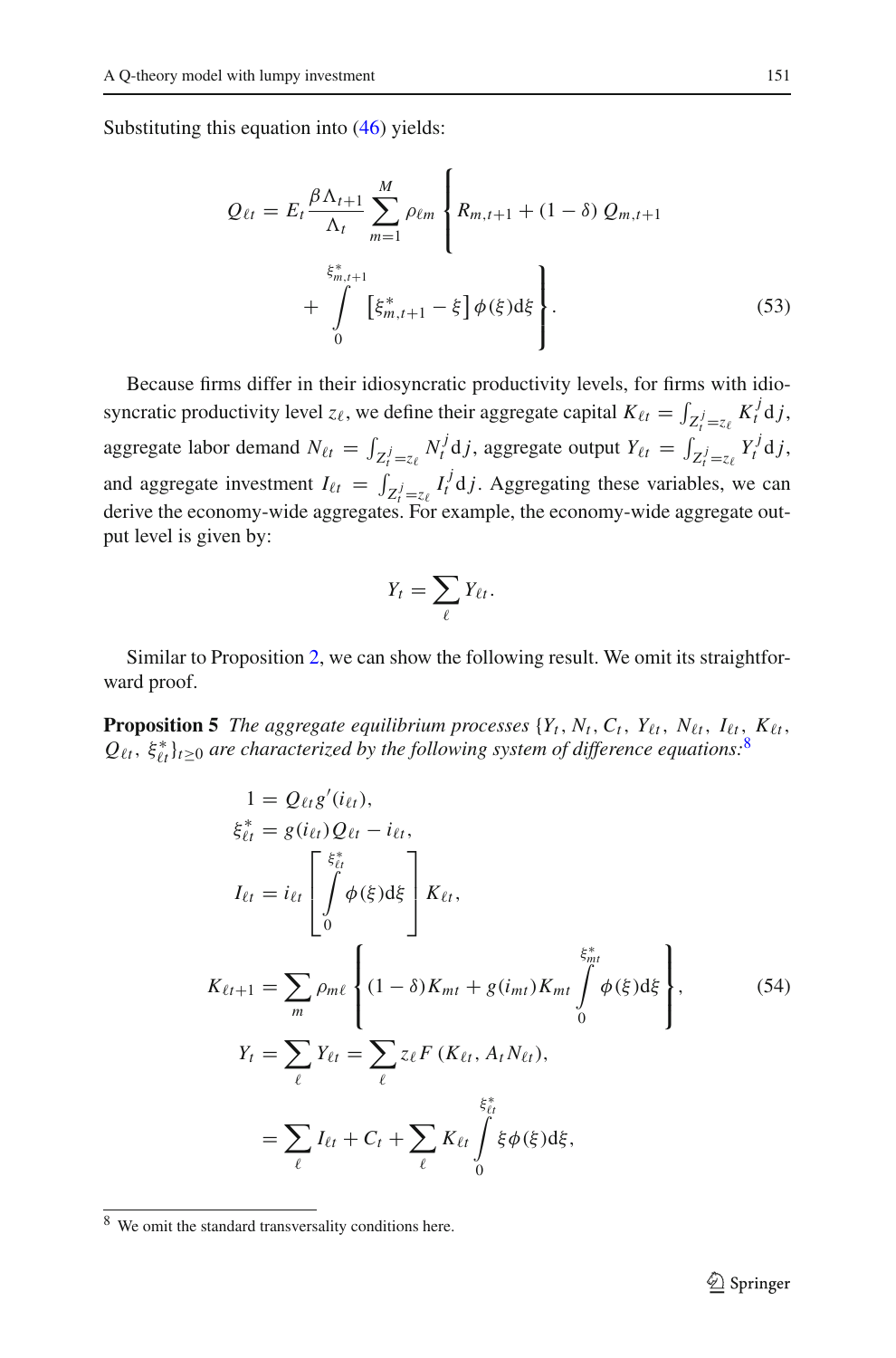$$
N_t = \sum_{\ell} N_{\ell t},
$$
  

$$
\frac{-U_2(C_t, N_t)}{U_1(C_t, N_t)} = w_t,
$$
  

$$
w_t = z_{\ell} F_2(K_{\ell t}, A_t N_{\ell t}),
$$

*where*  $Q_{\ell t}$  *satisfies* [\(53\)](#page-18-1) *and* 

$$
R_{\ell t} = z_{\ell} F_1(K_{\ell t}, A_t N_{\ell t}).
$$

Except for Eq. [\(54\)](#page-18-2), other equations in this proposition are easy to interpret. Equa-tion [\(54\)](#page-18-2) states that the aggregate capital stock for firms with the productivity level  $z_{\ell}$ is equal to the sum of the aggregate capital stock for firms with the productivity level  $z_m$ ,  $m = 1, \ldots, M$ , in the period that switch to the productivity level  $z_\ell$ . Since the transition probability is equal to  $\rho_{m\ell}$ , we obtain the weight  $\rho_{m\ell}$  in Eq. [\(54\)](#page-18-2) by a law of large numbers.

To establish an isomorphic result, we construct an aggregate convex adjustment cost function *G* as in Sect. [4.](#page-13-0) Consider an otherwise identical economy without fixed costs and with convex adjustment cost function G. Let  $\{Y_t, N_t, C_t, Y_{\ell t}, N_{\ell t}, I_{\ell t}, K_{\ell t}, Q_{\ell t}, I_{\ell t}\}$  $\xi_{\ell t}^*$ } $t \geq 0$  be the equilibrium processes for the economy with lumpy investment characterized in Proposition [5.](#page-18-3) Define

$$
X_{\ell t} \equiv I_{\ell t} + K_{\ell t} \int\limits_{0}^{\xi_{\ell t}^{*}} \xi \phi(\xi) d\xi.
$$
 (55)

Then we can follow a similar proof for Proposition [4](#page-14-0) to show that the processes  $\{Y_t, N_t, C_t, Y_{\ell t}, N_{\ell t}, X_{\ell t}, K_{\ell t}, Q_{\ell t}, \xi_{\ell t}^*\}_{t \geq 0}$  constitute an equilibrium for the economy without fixed costs and with the convex adjustment cost function *G* given by  $(37).<sup>9</sup>$  $(37).<sup>9</sup>$  $(37).<sup>9</sup>$  $(37).<sup>9</sup>$ 

#### <span id="page-19-0"></span>**6 Conclusion**

We have presented an analytically tractable dynamic stochastic general equilibrium business cycle model that incorporates micro-level fixed and convex adjustment costs. We provide an explicit characterization of equilibrium dynamics by a system of nonlinear stochastic difference equations, which are convenient for numerical solutions. We prove that our model features investment lumpiness at the microeconomic level, but aggregate dynamics are isomorphic to those in a Q-theory model without fixed costs. This result is also valid when firms face persistent idiosyncratic productivity shocks. We prove that the competitive equilibrium is constrained efficient. The key condition for our results is that the production function features constant returns to

<span id="page-19-1"></span><sup>&</sup>lt;sup>9</sup> The proof is omitted here and available upon request.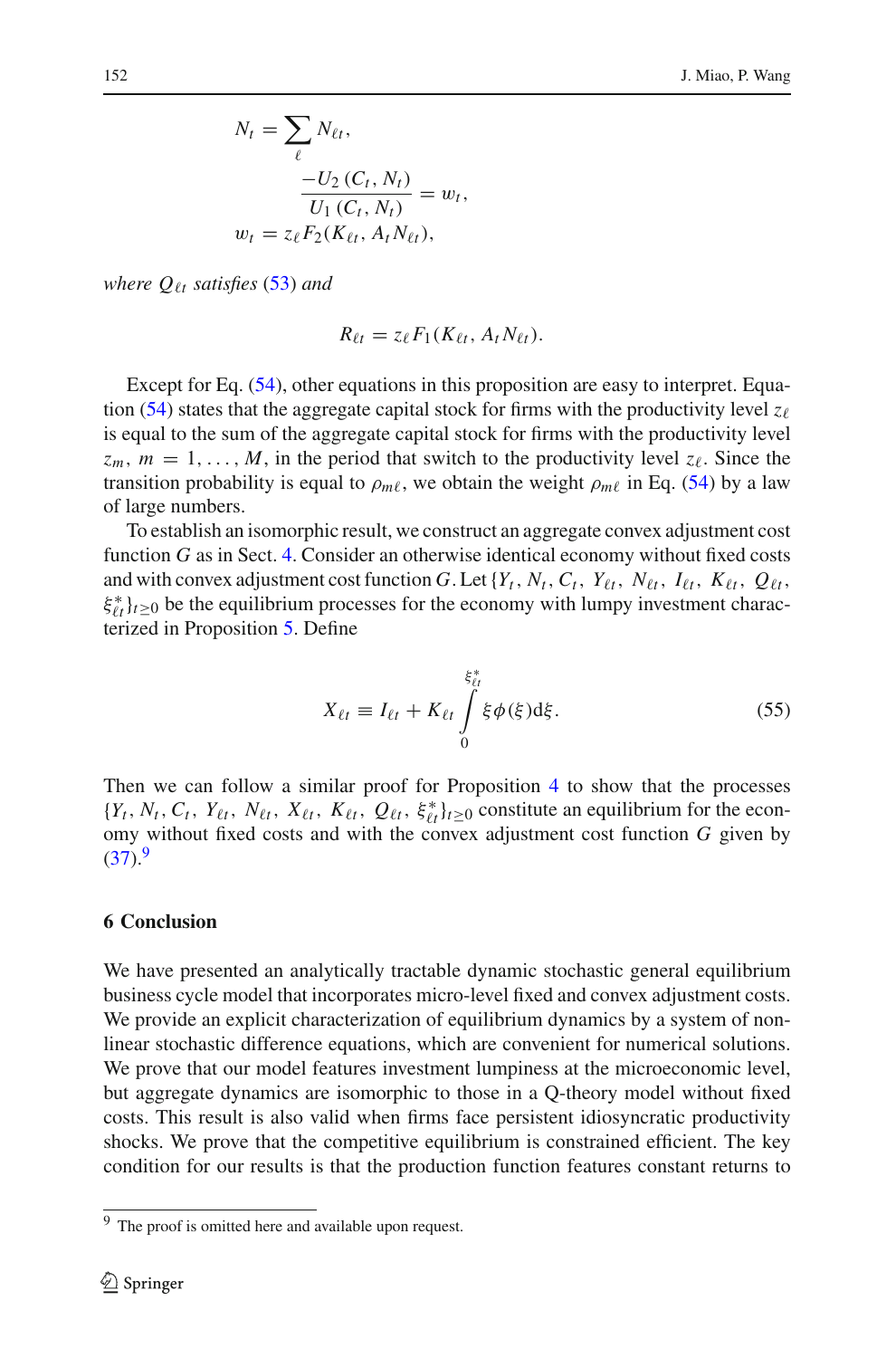scale. Although some researchers find empirical evidence of decreasing-returns-to-scale technology (e.g., [Cooper and Haltiwanger 2006](#page-25-2)), the assumption of constantreturns-to-scale technology has been widely applied in macroeconomics and is convenient for model analysis. This assumption provides a simple benchmark and helps us see the general equilibrium effects and the intensive and extensive margin effects transparently.

Our model serves as a theoretical benchmark for understanding the general equilibrium effect of micro-level investment lumpiness on the aggregate dynamics. Our analysis demonstrates that it may be theoretically coherent to apply the Q theory in the aggregate even though there exists micro-level investment lumpiness. It also shows that using aggregate data alone to calibrate or estimate the curvature of the convex adjustment cost function may lead to a biased estimate. Our tractable model may be applied to address many issues in macroeconomics. For example, [Miao and Wang](#page-26-10) [\(2013\)](#page-26-10) apply our model to study the impact of corporate tax policy. One may integrate our model in a New Keynesian framework as in [Sveena and Weinke](#page-26-4) [\(2007](#page-26-4)). One limitation of our model is that it is not suitable for addressing distributional asymmetry and aggregate nonlinearity. To address this issue, it is necessary to relax the assumption of constant returns to scale. In this case, the distribution of capital is a state variable and we are unable to derive a closed-form solution. One has to use a numerical method to approximate the firm distribution of capital.

#### **7 Appendix: Proofs**

*Proof of Proposition 1* From [\(17\)](#page-8-0), we can show that the target investment level  $i_t^j$ satisfies the first-order condition:

$$
1 = g'\left(i_t^j\right) E_t \left[\frac{\beta \Lambda_{t+1}}{\Lambda_t} \bar{V}_{t+1}\right].
$$
 (56)

By Eq. [\(18\)](#page-8-3), we can derive Eq. [\(20\)](#page-8-2). Using this equation, we define  $V^a \left( K_t, A_t, \xi_t^j \right)$ as the price of capital when the firm chooses to invest. It is given by

$$
V^{a}\left(K_{t}, A_{t}, \xi_{t}^{j}\right) = R_{t} - i_{t}^{j} - \xi_{t}^{j} + \left[1 - \delta + g(i_{t}^{j})\right]Q_{t}
$$
(57)

<span id="page-20-0"></span>Define  $V^n$  ( $K_t$ ,  $A_t$ ) as the price of capital when the firm chooses not to invest. It satisfies:

$$
V^{n}(K_{t}, A_{t}) = R_{t} + (1 - \delta) Q_{t}, \qquad (58)
$$

<span id="page-20-1"></span>which is independent of  $\xi_t^j$ . We can then rewrite problem [\(17\)](#page-8-0) as

$$
V\left(K_t, A_t, \xi_t^j\right) = \max\left\{V^a\left(K_t, A_t, \xi_t^j\right), V^n\left(K_t, A_t\right)\right\}.
$$
 (59)

 $\mathcal{L}$  Springer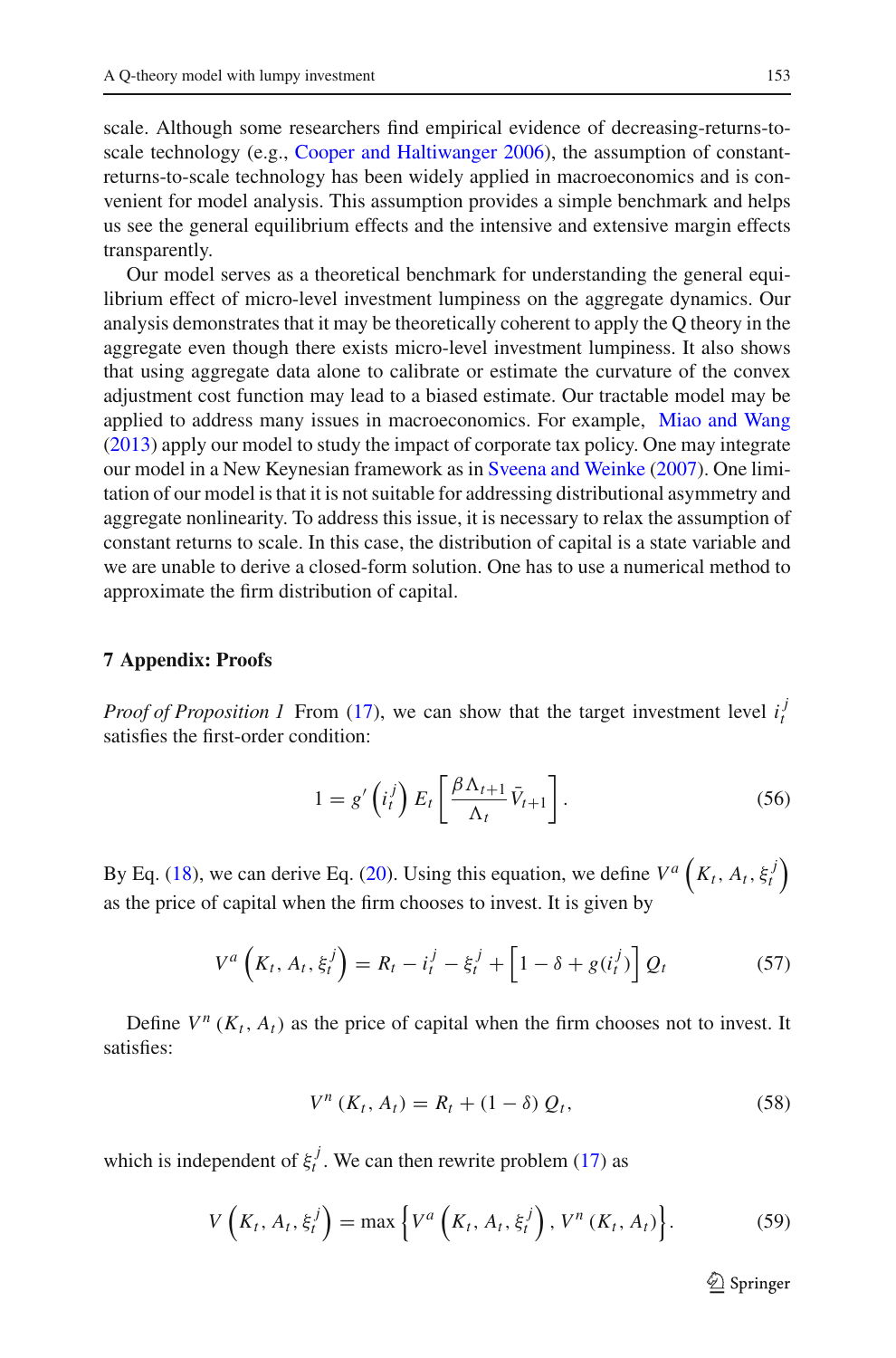Clearly, there is a unique cutoff value  $\xi_t^*$  given in [\(19\)](#page-8-1) satisfying the condition:

$$
V^{a}\left(K_{t}, A_{t}, \xi_{t}^{*}\right) = V^{n}\left(K_{t}, A_{t}\right),\tag{60}
$$

$$
V^{a}\left(K_{t}, A_{t}, \xi_{t}^{j}\right) \geq V^{n}\left(K_{t}, A_{t}\right) \text{ if and only if } \xi_{t}^{j} \leq \xi_{t}^{*}.\tag{61}
$$

Because the support of  $\xi_t^j$  is [0,  $\xi_{\text{max}}$ ], the investment trigger is given by  $\min \left\{ \xi_t^*, \xi_{\max} \right\}$ .

When  $\xi_t^* \leq \xi_{\text{max}}$ , we show that

$$
\bar{V}_t = \int_{0}^{\xi_{\text{max}}} V(K_t, A_t, \xi) \phi(\xi) d\xi
$$
\n
$$
= \int_{\xi_t^*}^{\xi_{\text{max}}} V^n(K_t, A_t) \phi(\xi) d\xi + \int_{0}^{\xi_t^*} V^a(K_t, A_t, \xi) \phi(\xi) d\xi
$$
\n
$$
= V^n(K_t, A_t) + \int_{0}^{\xi_t^*} \left[ V^a(K_t, A_t, \xi) - V^n(K_t, A_t) \right] \phi(\xi) d\xi.
$$

We use Eqs.  $(57)$ ,  $(58)$  and  $(19)$  to derive

$$
V^{a}(K_{t}, A_{t}, \xi) - V^{n}(K_{t}, A_{t}) = g\left(i_{t}^{j}\right)Q_{t} - i_{t}^{j} - \xi
$$
  
=  $\xi_{t}^{*} - \xi$ . (62)

Using the above two Eqs.  $(58)$ , and  $(18)$ , we obtain  $(21)$ .

*Proof of Proposition 2* From [\(11\)](#page-6-3), we deduce that all firms choose the same laborcapital ratio  $n_t$ . We thus obtain  $N_t = n_t K_t$ . We then derive

$$
Y_t = \int Y_t^j \mathrm{d}j = \int F\left(K_t^j, A_t N_t^j\right) \mathrm{d}j = \int F\left(1, A_t n_t^j\right) K_t^j \mathrm{d}j
$$
  
=  $F(1, A_t n_t) \int K_t^j \mathrm{d}j = F(1, A_t n_t) K_t = F(K_t, A_t N_t),$ 

which gives the first equality in Eq. [\(26\)](#page-10-1). As a result, we use Eq. [\(11\)](#page-6-3) and  $n_t^j = n_t$  to show

$$
A_t F_2(K_t, A_t N_t) = w_t. \tag{63}
$$

<span id="page-21-1"></span><span id="page-21-0"></span>By the constant return to scale property of *F*, we also have

$$
R_t = F_1(K_t, A_t N_t). \tag{64}
$$

$$
\square
$$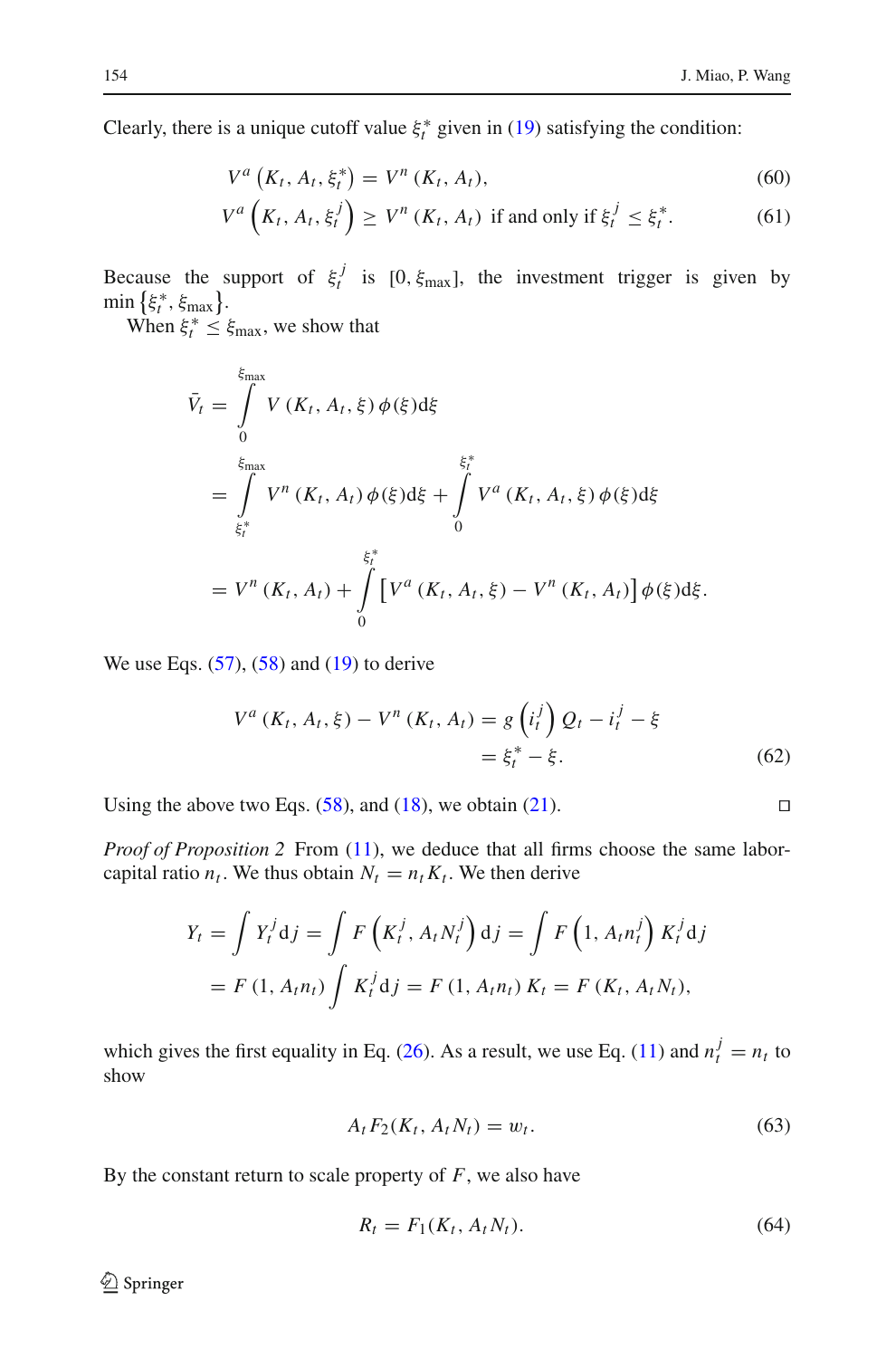Equation [\(22\)](#page-10-1) follows from Eqs. [\(19\)](#page-8-1) and [\(8\)](#page-6-1). We next derive aggregate investment:

$$
I_{t} = \int I_{t}^{j} d j = \int i_{t}^{j} K_{t}^{j} d j = K_{t} \int_{0}^{\xi_{t}^{*}} i_{t} \phi(\xi) d \xi,
$$

where the second equality uses the definition of  $i_t^j$ , the third equality uses a law of large numbers and the optimal investment rule [\(39\)](#page-14-2). We thus obtain [\(24\)](#page-10-1).

We turn to the law of motion for capital. By definition,

$$
K_{t+1} = (1 - \delta) K_t + \int g\left(i_t^j\right) K_t^j \mathrm{d} j.
$$

Substituting optimal investment in Eq.  $(39)$  and using Eq.  $(24)$ , we obtain  $(25)$ .

Equation [\(28\)](#page-10-1) follows from substitution of Eqs.  $(8)$  and  $(64)$  into Eq. [\(21\)](#page-9-1). Equation  $(27)$  follows from Eqs.  $(8)$ ,  $(9)$  and  $(63)$ . Finally, Eq.  $(26)$  follows from a law of large number, the market clearing condition  $(10)$ , and Proposition [1.](#page-8-4)  $\Box$ 

*Proof of Proposition 3* Let  $\lambda_t$  and  $\lambda_t Q_t$  be the Lagrange multipliers associated with [\(32\)](#page-12-1) and [\(25\)](#page-10-1), respectively. Write the Lagrangian as

$$
\begin{split}\n&\max_{C_t, N_t, K_{t+1}, i_t, \xi_t^*} E \sum_{t=0}^{\infty} \beta^t \left\{ U \left( C_t, N_t \right) \right. \\
&\left. - \lambda_t Q_t \left( K_{t+1} - (1 - \delta) K_t - g \left( i_t \right) K_t \int_0^{\xi_t^*} \phi(\xi) d\xi \right) \right. \\
&\left. - \lambda_t \left( C_t + i_t K_t \int_0^{\xi_t^*} \phi(\xi) d\xi + K_t \int_0^{\xi_t^*} \xi \phi(\xi) d\xi - F \left( K_t, A_t N_t \right) \right) \right\}.\n\end{split}
$$

The first-order conditions are given by

<span id="page-22-0"></span>
$$
C_{t}: U_{1}(C_{t}, N_{t}) = \lambda_{t},
$$
\n
$$
N_{t} : -U_{2}(C_{t}, N_{t}) = \lambda_{t} A_{t} F_{2}(K_{t}, A_{t} N_{t}),
$$
\n
$$
i_{t} : g'(i_{t}) Q_{t} = 1,
$$
\n
$$
K_{t+1} : \lambda_{t} Q_{t} = E_{t} \beta \lambda_{t+1} \left[ F_{1}(K_{t+1}, A_{t+1} N_{t+1}) + (1 - \delta) Q_{t+1} - \int_{0}^{\xi_{t+1}^{*}} \xi \phi(\xi) d\xi \right]
$$
\n
$$
+ E_{t} \beta \lambda_{t+1} (Q_{t+1} g(i_{t+1}) - i_{t+1}) \int_{0}^{\xi_{t+1}^{*}} \phi(\xi) d\xi,
$$
\n(67)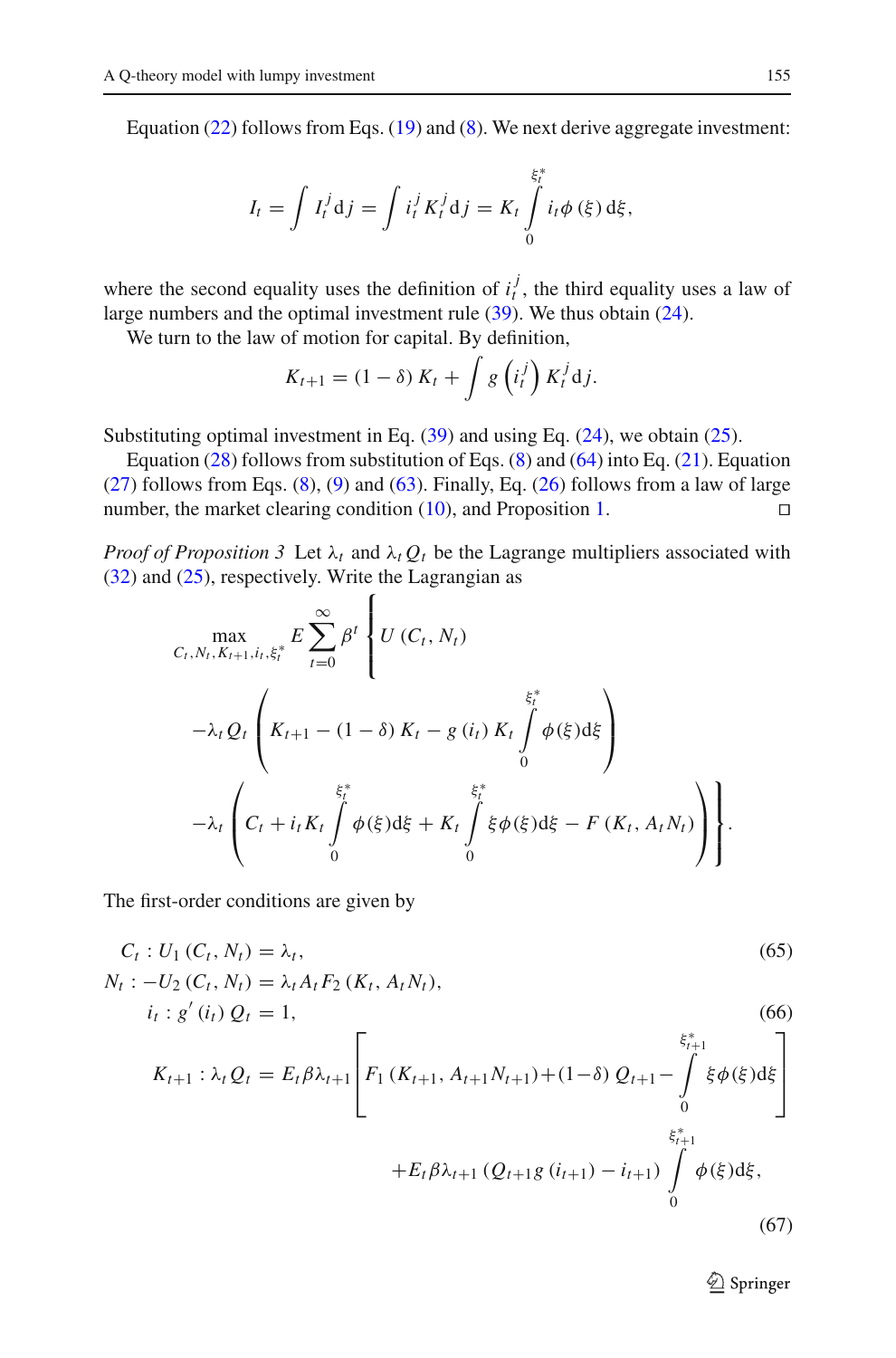$$
\xi_t^* : \lambda_t Q_t g(i_t) \phi(\xi_t^*) K_t - \lambda_t [\xi_t^* \phi(\xi_t^*) + \phi(\xi_t^*) i_t] K_t = 0.
$$
 (68)

Given the assumptions on the preferences and technology, we can check that the second-order conditions are also satisfied. Here we verify the second-order condition for  $\xi_t^*$  only:

$$
\lambda_{t} K_{t} \left( Q_{t} g \left( i_{t} \right) \phi' \left( \xi_{t}^{*} \right) - \phi \left( \xi_{t}^{*} \right) - \xi_{t}^{*} \phi' \left( \xi_{t}^{*} \right) - \phi' \left( \xi_{t}^{*} \right) i_{t} \right) = - \lambda_{t} K_{t} \phi \left( \xi_{t}^{*} \right) < 0,
$$

where we have used the first-order condition  $(68)$  to derive the equality and the fact that  $\lambda_t > 0$  to derive the inequality. Thus, the above first-order conditions give the solution for the constrained efficient allocation and the investment trigger.

We can easily check that the above first-order conditions give the equations in Proposition [2.](#page-10-2) Thus, the competitive equilibrium allocation and the investment trigger  $\{C_t, N_t, K_{t+1}, i_t, \xi_t^*\}$  satisfy the above first-order conditions and hence are constrained efficient.

<span id="page-23-1"></span>*Proof of Proposition 4* By the definition of  $X_t$  in [\(33\)](#page-13-1) and [\(26\)](#page-10-1), we obtain:

$$
C_t + X_t = F(K_t, A_t N_t).
$$
 (69)

<span id="page-23-0"></span>By the definition of *G* in  $(37)$  and  $(25)$ , we obtain Eq.  $(34)$ . In addition, we can show that

$$
G(x_t)Q_t - x_t = Q_t g(i_t) \int_0^{\xi_t^*} \phi(\xi) d\xi - \frac{I_t}{K_t} - \int_0^{\xi_t^*} \xi \phi(\xi) d\xi
$$
  

$$
= [Q_t g(i_t) - i_t] \int_0^{\xi_t^*} \phi(\xi) d\xi - \int_0^{\xi_t^*} \xi \phi(\xi) d\xi
$$
  

$$
= \int_0^{\xi_t^*} [\xi_t^* - \xi] \phi(\xi) d\xi,
$$
 (70)

<span id="page-23-2"></span>where we have used Eq. [\(22\)](#page-10-1) and the definition  $x_t = X_t/K_t$ . Substituting [\(70\)](#page-23-0) into [\(28\)](#page-10-1), we obtain:

$$
Q_{t} = E_{t} \left\{ \frac{\beta U_{1} (C_{t+1}, N_{t+1})}{U_{1} (C_{t}, N_{t})} \left[ F_{1} (K_{t+1}, A_{t+1} N_{t+1}) + (1 - \delta) Q_{t+1} \right. \right. \\ \left. + Q_{t+1} G (X_{t+1}/K_{t+1}) - X_{t+1}/K_{t+1} \right] \right\}.
$$
 (71)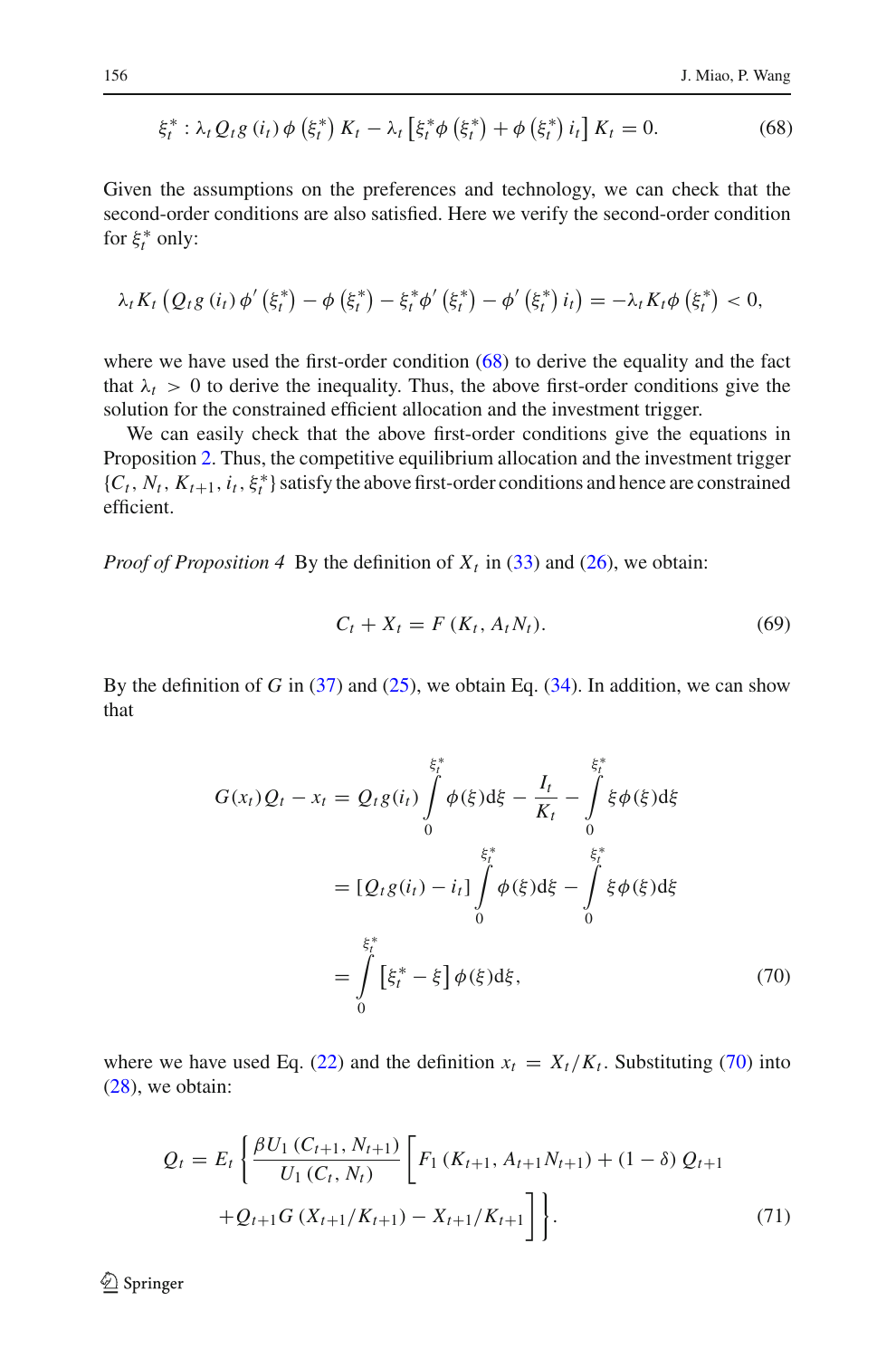Differentiating  $(70)$  with respect to  $Q_t$ , we obtain:

$$
[G'(x_t)Q_t - 1]\frac{\partial x_t}{\partial Q_t} + G(x_t) = \int\limits_0^{\xi_t^*} \phi(\xi) d\xi \frac{\partial \xi_t^*}{\partial Q_t}
$$
(72)

<span id="page-24-0"></span>Notice that

<span id="page-24-2"></span>
$$
\frac{\partial \xi_t^*}{\partial Q_t} = [g'(i_t)Q_t - 1] \frac{\partial i_t}{\partial Q_t} + g(i_t) = g(i_t),\tag{73}
$$

where we have used Eq.  $(23)$ . By definition of *G* in  $(37)$ , it follows from  $(72)$  that

$$
G'(x_t)Q_t = 1.
$$
\n<sup>(74)</sup>

This also implies that  $G' > 0$ . Compute

$$
G''(x_t)=\frac{-1}{Q_t\frac{\partial x_t}{\partial Q_t}}<0,
$$

where we have used  $(36)$ .

Now, consider the economy without fixed costs and with convex adjustment costs given by *G*. The equilibrium allocation  $\{C_t, N_t, K_{t+1}, X_t\}$  for this economy is Pareto optimal and solves the social planner's problem:

$$
\max_{C_t, N_t, K_{t+1}} E\left[\sum_{t=0}^{\infty} \beta^t U(C_t, N_t)\right],
$$

<span id="page-24-1"></span>subject to  $(34)$  and  $(69)$ . We can derive the first-order conditions for this economy:

$$
\frac{-U_2(C_t, N_t)}{U_1(C_t, N_t)} = A_t F_2(K_t, A_t N_t),
$$
\n(75)

$$
G'(X_t/K_t) Q_t = 1,
$$
\n<sup>(76)</sup>

<span id="page-24-3"></span>
$$
Q_{t} = E_{t} \left\{ \frac{\beta U_{1} (C_{t+1}, N_{t+1})}{U_{1} (C_{t}, N_{t})} \left[ F_{1} (K_{t+1}, A_{t+1} N_{t+1}) + (1 - \delta) Q_{t+1} \right. \right. \\ \left. + Q_{t+1} G (X_{t+1}/K_{t+1}) - Q_{t+1} G' (X_{t+1}/K_{t+1}) X_{t+1}/K_{t+1} \right] \right\}.
$$
 (77)

where  $Q_t$  is the shadow price of capital. We can see that  $(76)$  is equivalent to  $(74)$ . Using Eq.  $(76)$ , we can see that  $(77)$  is equivalent to  $(71)$ . This completes the proof of the isomorphic result.  $\Box$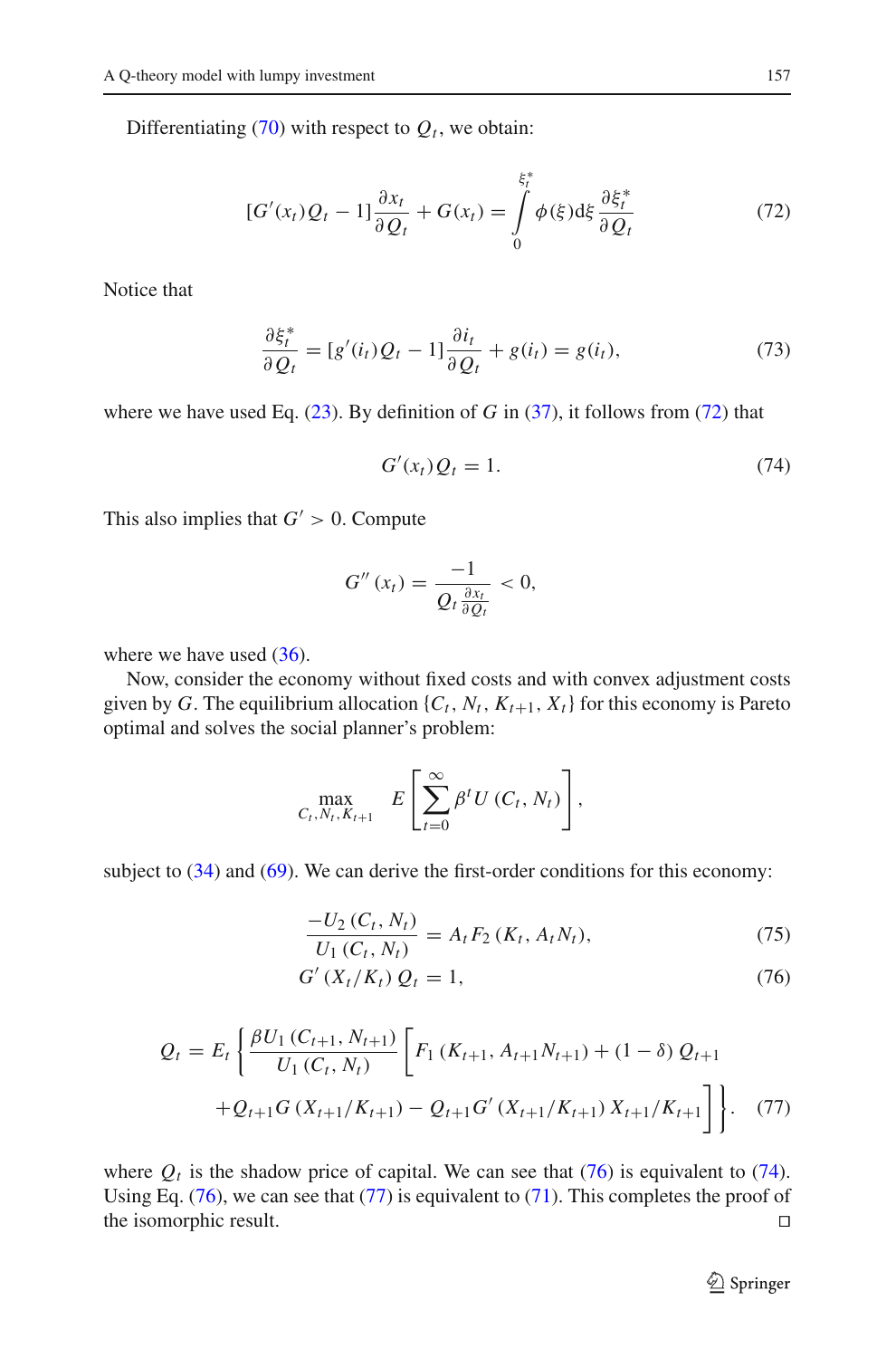## **References**

- <span id="page-25-6"></span>Abel, A.B.: Investment and the Value of Capital. Garland, New York (1979)
- <span id="page-25-12"></span>Abel, A.B., Eberly, J.C.: A unified model of investment under uncertainty. Am. Econ. Rev. **84**, 1369–1384 (1994)
- <span id="page-25-25"></span>Abel, A.B., Eberly, J.C.: The mix and scale of factors with irreversibility and fixed costs of investment. In: McCallum, B. Plosser, C. (eds.), Carnegie-Rochester Conference Series on Public Policy 48, 101–135 (1998)
- <span id="page-25-28"></span>Bachmann, R., Caballero, R., Engel, E.: Aggregate implications of lumpy investment: new evidence and a DSGE model, NBER working paper No. 12336 (2008)
- <span id="page-25-11"></span>Barlevy, G.: The cost of business cycles under endogenous growth. Am. Econ. Rev. **94**, 964–990 (2004)
- <span id="page-25-10"></span>Baxter, M., Crucini, M.J.: Explaining saving-investment correlations. Am. Econ. Rev. **83**, 416–436 (1993)
- <span id="page-25-13"></span>Bernanke, B., Gertler, M., Gilchrist, S.: Financial accelerator in a quantitative business cycle framework. In: Taylor, J., Woodford, M. (eds.) Handbook of Macroeconomics. Elsevier Science, Amsterdam (1999)
- <span id="page-25-9"></span>Boldrin, M., Christiano, L.J., Fisher, J.D.: Habit persistence, asset returns and the business cycle. Am. Econ. Rev. **91**, 149–166 (2001)
- <span id="page-25-3"></span>Caballero, R., Engel, E.: Explaining investment dynamics in U.S. manufacturing: a generalized (S, s) approach. Econometrica **67**, 783–826 (1999)
- <span id="page-25-15"></span>Caballero, R., Engel, E., Haltiwanger, J.: Plant-level adjustment and aggregate investment dynamics. Brookings Pap. Econ. Act. **2**, 1–54 (1995)
- <span id="page-25-26"></span>Caballero, R., Leahy, J.: Fixed Costs: The Demise of Marginal q., NBER working paper No. 5508 (1996)
- Calvo, G.A.: Staggered prices in a utility maximizing framework. J. Mon. Econ. **12**, 383–398 (1983)
- <span id="page-25-23"></span><span id="page-25-21"></span>Caplin, A., John Leahy, J.: State-dependent pricing and the dynamics of money and output. Q. J. Econ. **106**, 683–708 (1991)
- <span id="page-25-24"></span>Caplin, A., John Leahy, J.: Aggregation and optimization with state-dependent pricing. Econometrica **65**, 601–627 (1997)
- <span id="page-25-18"></span>Caplin, A., Leahy, J.: On the relationship between representative agent models and (S, s) models. In: Ito and Rose, Productivity, East Asia Seminar on Economics, vol. 13, pp. 351–376. University of Chicago Press, Chicago (2004)
- <span id="page-25-19"></span>Caplin, A., Leahy, J.: Equilibrium in a durable goods market with lumpy adjustment. J. Econ. Theory **128**, 187–203 (2006)
- Caplin, A., Spulber, D.: Menu costs and the neutrality of money. Q. J. Econ. **102**, 703–725 (1986)
- <span id="page-25-31"></span><span id="page-25-22"></span>Christiano, L., Eichenbaum, M., Rebelo, S.: When is the government spending multiplier large? J. Polit. Econ. **119**, 78–121 (2011)
- <span id="page-25-2"></span>Cooper, R., Haltiwanger, J.: On the nature of capital adjustment costs. Rev. Econ. Stud. **73**, 611–634 (2006)
- <span id="page-25-1"></span>Cooper, R., Haltiwanger, J., Power, L.: Machine replacement and the business cycle: lumps and bumps. Am. Econ. Rev. **89**, 921–946 (1999)
- <span id="page-25-0"></span>Doms, M., Dunne, T.: Capital adjustment patterns in manufacturing plants. Rev. Econ. Dyn. **1**, 409–429 (1998)
- <span id="page-25-16"></span>Dotsey, M., King, R.G., Wolman, A.: State dependent pricing and the general equilibrium dynamics of money and output. Q. J. Econ. **104**, 655–690 (1999)
- <span id="page-25-27"></span>Gourio, F., Kashyap, A.: Investment spikes: new facts and a general equilibrium exploration. J. Mon. Econ. **54**, 1–22 (2007)
- <span id="page-25-7"></span>Hayashi, F.: Tobin's marginal q and average q: a neoclassical interpretation. Econometrica **50**, 213–224 (1982)
- <span id="page-25-30"></span>Herranz, N., Krasa, S. Villamil, A.P.: Entrepreneurs, risk aversion and dynamic firms, Center for Growth and Business Cycle Research Discussion Paper Series, University of Manchester, No. 189 (2013)
- <span id="page-25-29"></span>Herranz, N., Krasa, S., Villamil, A.P.: Small firms in the SSBF. Ann. Financ. **5**, 341–359 (2009)
- <span id="page-25-20"></span>House, C.L.: Fixed costs and long-lived investments, working paper, University of Michigan (2008)
- <span id="page-25-8"></span><span id="page-25-4"></span>Jermann, U.J.: Asset pricing in production economies. J. Mon. Econ. **41**, 257–275 (1998)
- Khan, A., Thomas, J.: Nonconvex factor adjustments in equilibrium business cycle models: do nonlinearities matter? J. Mon. Econ. **50**, 331–360 (2003)
- <span id="page-25-5"></span>Khan, A., Thomas, J.: Idiosyncratic shocks and the role of nonconvexities in plant and aggregate investment dynamics. Econometrica **76**, 395–436 (2008)
- <span id="page-25-14"></span>Kiyotaki, N., Moore, J.: Credit cycles. J. Polit. Econ. **105**, 211–248 (1997)
- <span id="page-25-17"></span>Krusell, P., Smith, A.: Income and wealth heterogeneity in the macroeconomy. J. Polit. Econ. **106**, 867–898 (1998)